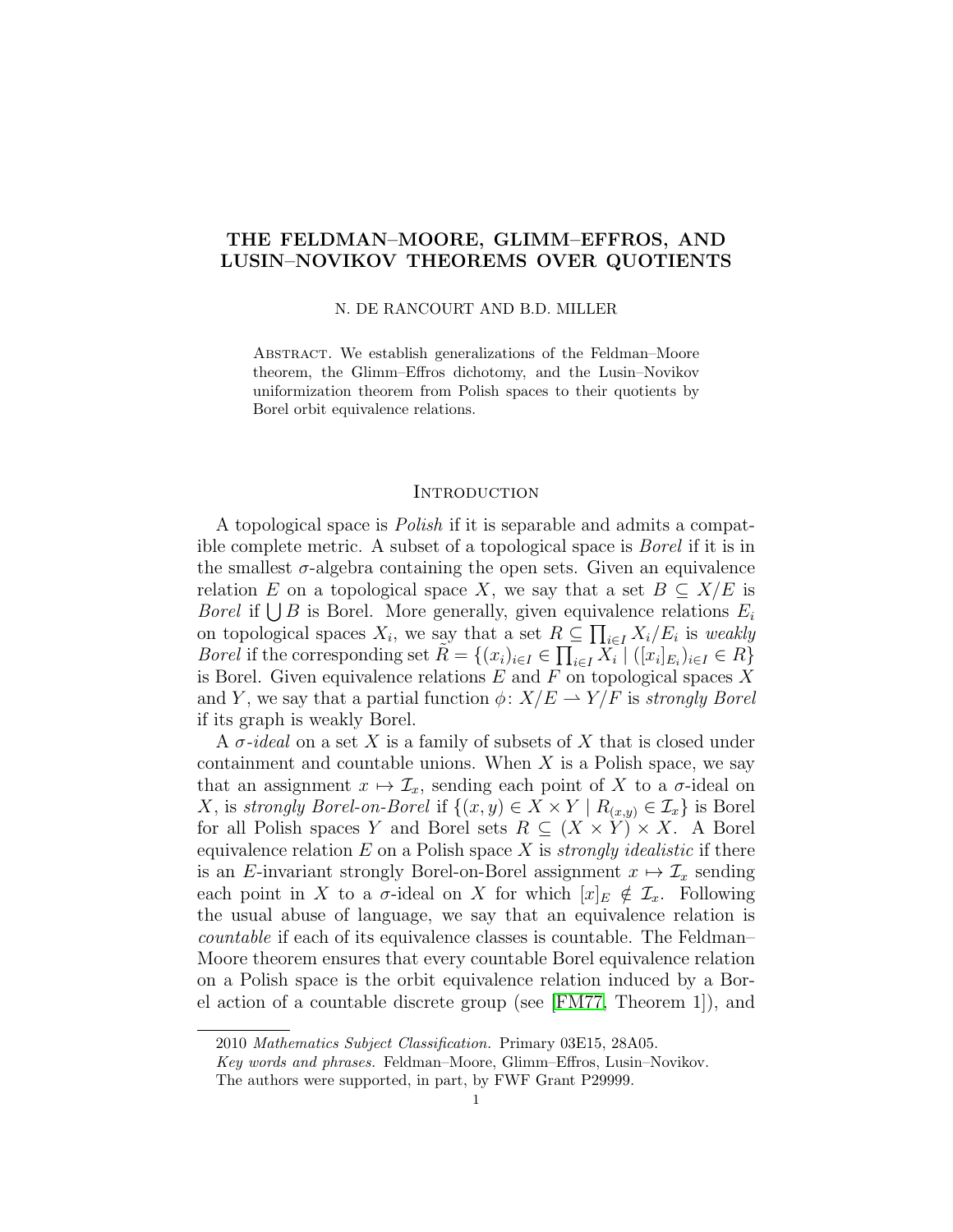the proof of [\[Kec92,](#page-24-1) §1.II.i] shows that every Borel orbit equivalence relation induced by a Borel action of a Polish group on a Polish space is strongly idealistic.

Our goal here is to generalize several basic results underlying the study of countable Borel equivalence relations from Polish spaces to their quotients by strongly idealistic Borel equivalence relations. More precisely, we provide countably-infinite bases of minimal counterexamples to such generalizations.

A transversal of an equivalence relation E on X is a set  $Y \subseteq X$  that intersects every  $E$ -class in exactly one point. An *embedding* of  $E$  into an equivalence relation F on a set Y is an injection  $\pi: X \to Y$  such that  $w E x \iff \pi(w) F \pi(x)$  for all  $w, x \in X$ . The *diagonal* on X is given by  $\Delta(X) = \{(x, y) \in X \times X \mid x = y\}$  and  $\mathbb{E}_0$  is the equivalence relation on  $2^{\mathbb{N}}$  given by  $c \mathbb{E}_0 d \iff \exists n \in \mathbb{N} \forall m \geq n \ c(m) = d(m)$ . We use  $\mathbb{F}_k$  to denote the index k subequivalence relation of  $\mathbb{E}_0$  given by  $c \mathbb{F}_k d \iff \exists n \in \mathbb{N} \forall m \geq n \sum_{i \leq m} c(i) \equiv \sum_{i \leq m} d(i) \pmod{k}$  for all  $k \geq 2$ . The following fact generalizes the Glimm–Effros dichotomy for countable Borel equivalence relations from Polish spaces to their quotients by strongly idealistic Borel equivalence relations:

<span id="page-1-1"></span>**Theorem 1.** Suppose that  $X$  is the quotient of a Polish space by a strongly idealistic Borel equivalence relation and E is a countable weakly Borel equivalence relation on X. Then exactly one of the following holds:

- (1) The set X is a countable union of Borel transversals of  $E$ .
- (2) There is a strongly Borel embedding of  $\mathbb{E}_0/\mathbb{F}$  into E for some  $\mathbb{F} \in {\Delta(2^{\mathbb{N}})} \} \cup {\{\mathbb{F}_p \mid p \text{ is prime}}\}.$

The *horizontal sections* of a set  $R \subseteq X \times Y$  are the sets of the form  $R^y = \{x \in X \mid x \in R \mid y\}$  for  $y \in Y$ , whereas the vertical sections are those of the form  $R_x = \{y \in Y \mid x \in \mathbb{R} \mid y\}$  for  $x \in X$ . The product of equivalence relations  $E$  on  $X$  and  $F$  on  $Y$  is the equivalence relation on  $X \times Y$  given by  $(x, y) \to Y \times F$   $(x', y') \iff (x \in X'$  and  $y \in Y'$ . rectangular homomorphism from a binary relation R on  $X \times Y$  to a binary relation R' on  $X' \times Y'$  is a function of the form  $\phi \times \psi$ , where  $\phi: X \to X'$  and  $\psi: Y \to Y'$ , with the property that  $(\phi \times \psi)(R) \subseteq$  $R'$ . The following fact generalizes the Lusin–Novikov uniformization theorem from Polish spaces to their quotients by strongly idealistic Borel equivalence relations:

<span id="page-1-0"></span>**Theorem 2.** Suppose that X is the quotient of a Polish space by a Borel equivalence relation, Y is the quotient of a Polish space by a strongly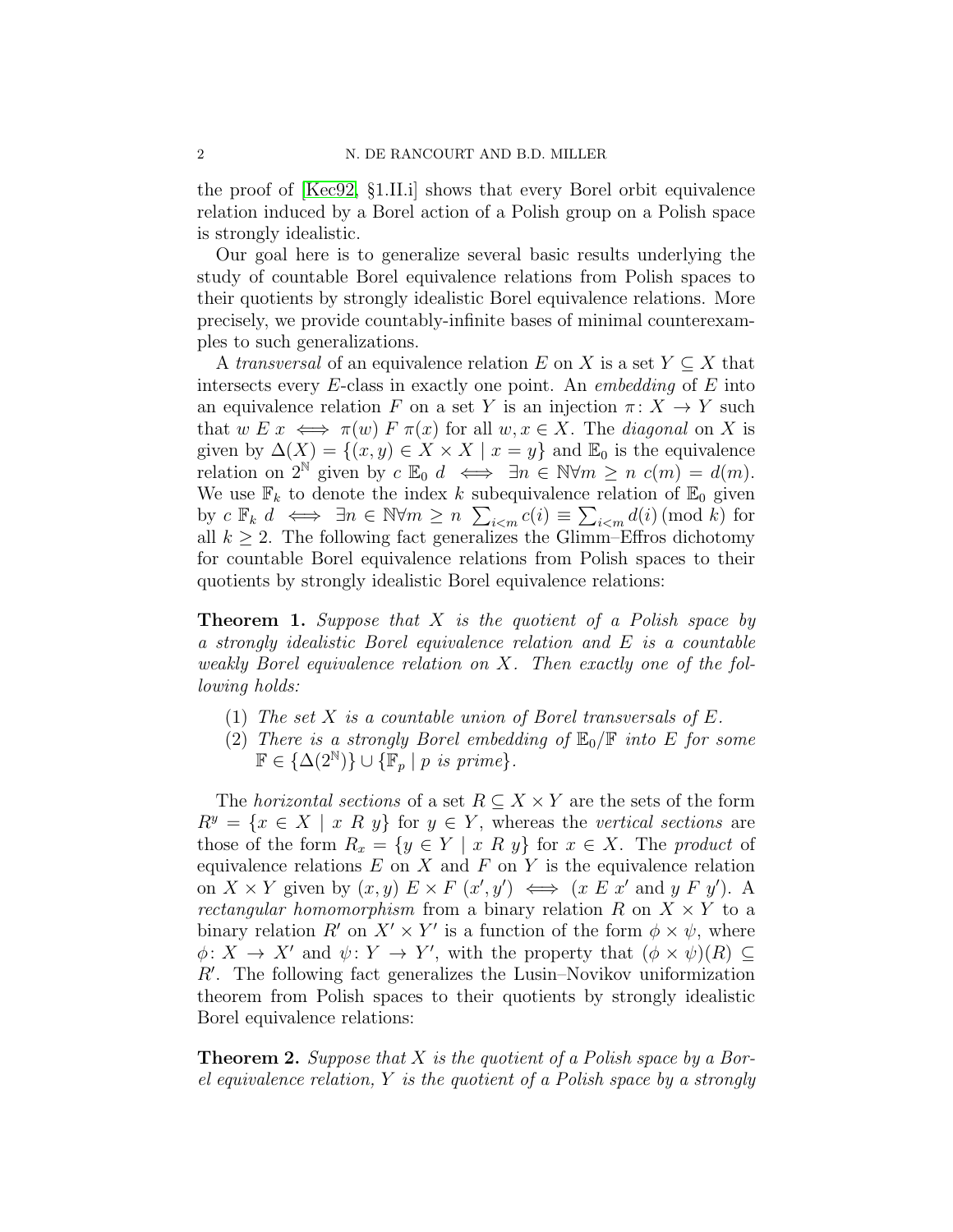idealistic Borel equivalence relation, and  $R \subseteq X \times Y$  is a weakly Borel set whose vertical sections are countable. Then exactly one of the following holds:

- (1) The set  $proj_X(R)$  is Borel and there are strongly Borel functions  $\phi_n: \text{proj}_X(R) \to Y$  for which  $R = \bigcup_{n \in \mathbb{N}} \text{graph}(\phi_n)$ .
- (2) There is an injective strongly Borel rectangular homomorphism from  $\mathbb{E}_0/(\mathbb{E}_0\times\mathbb{F})$  to R for some  $\mathbb{F}\in\{\Delta(2^{\mathbb{N}})\}\cup\{\mathbb{F}_p\mid p\text{ is prime}\}.$

<span id="page-2-0"></span>**Remark 3.** In the special case that  $X$  is a Polish space, condition  $(2)$ cannot hold, so condition (1) always holds.

<span id="page-2-2"></span>**Remark 4.** In the special case that Y is a Polish space, condition  $(2)$ cannot hold when  $\mathbb{F} \in \{\mathbb{F}_p \mid p \text{ is prime}\},$  so  $\mathbb{E}_0/(\mathbb{E}_0 \times \Delta(2^{\mathbb{N}}))$  is the minimal counterexample to condition (1), answering a question that originally arose in a conversation with Kechris.

The *complete equivalence relation* on X is given by  $I(X) = X \times X$ , and the *disjoint union* of equivalence relations  $E_0$  and  $E_1$  on X is the equivalence relation on  $X \times 2$  given by  $(x, i) E_0 \sqcup E_1 (y, j) \iff$  $(i = j \text{ and } x E_i y)$ . The following fact generalizes the Feldman–Moore theorem from Polish spaces to their quotients by strongly idealistic Borel equivalence relations:

<span id="page-2-1"></span>**Theorem 5.** Suppose that  $X$  is the quotient of a Polish space by a strongly idealistic Borel equivalence relation and E is a countable weakly Borel equivalence relation on X. Then exactly one of the following holds:

- (1) There is a countable group  $\Gamma$  of strongly Borel automorphisms of X for which  $E = E_{\Gamma}^{X}$ .
- (2) There is a strongly Borel embedding of  $(\mathbb{E}_0 \times I(2))/(\mathbb{E}_0 \sqcup \mathbb{F})$  into E for some  $\mathbb{F} \in \{ \Delta(2^{\mathbb{N}}) \} \cup \{ \mathbb{F}_p \mid p \text{ is prime} \}.$

In §[1,](#page-3-0) we provide the original classical proof of the  $\mathbb{G}_0$  dichotomy. While the underlying argument has been known for some time, it has somehow never appeared in full. We provide it here for future reference, and because our later arguments depend not only upon the  $\mathbb{G}_0$ dichotomy, but its proof, as well.

In §[2,](#page-7-0) we establish the special case of Theorem [2](#page-1-0) referred to in Remark [3.](#page-2-0) While it is not strictly necessary to establish this case separately, our argument is substantially simpler than those appearing in the latter sections—to which it serves as a stepping stone—and also yields a more general result.

In §[3,](#page-12-0) we establish versions of the special cases of Theorem [1](#page-1-1) where every  $E$ -class has cardinality at most  $k$ , Theorem [2](#page-1-0) where every vertical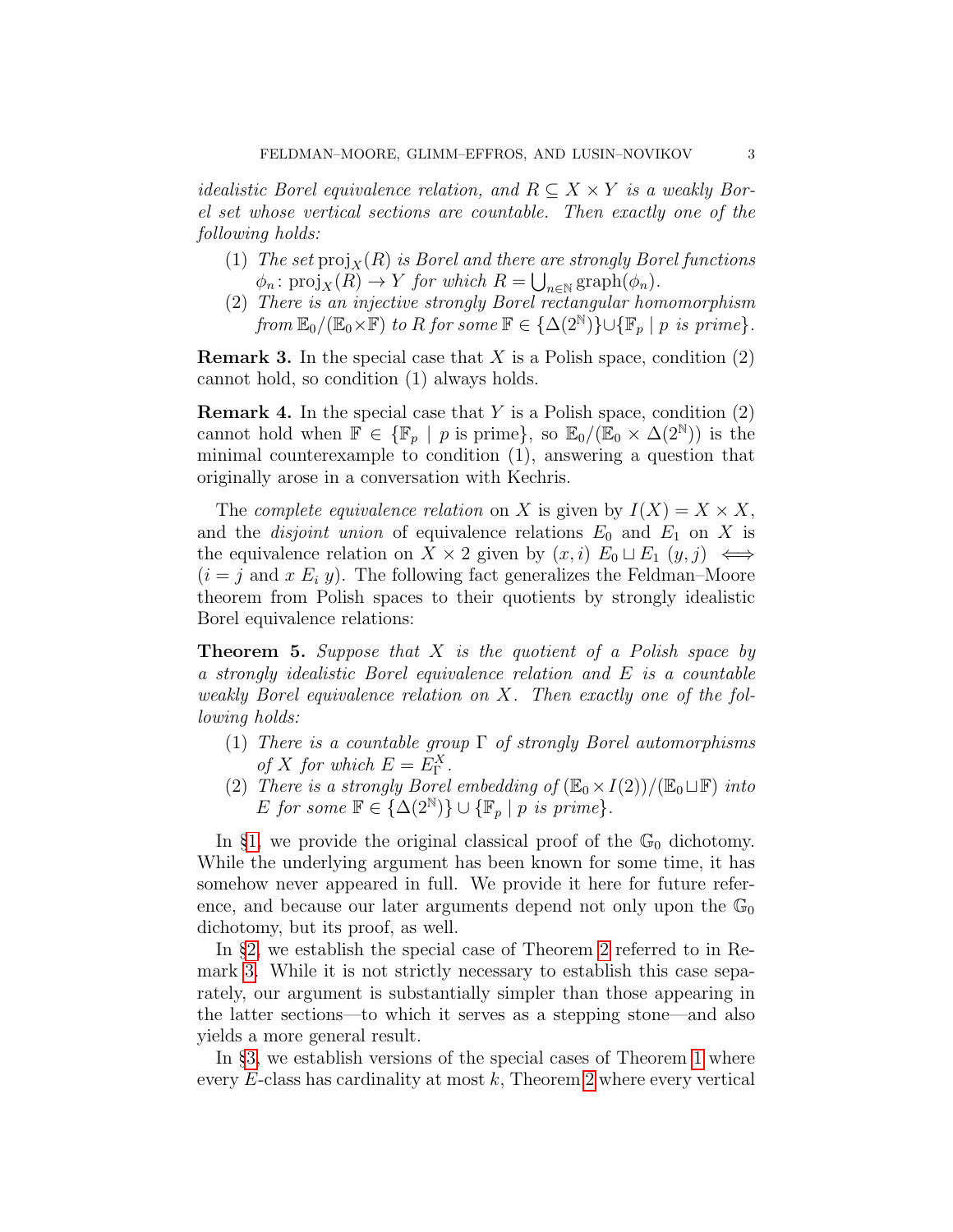section of R has cardinality at most k, and Theorem [5](#page-2-1) where every  $E$ class has cardinality at most  $k + 1$ . In these special cases, condition (2) can only hold when  $\mathbb{F} \in {\mathbb{F}_p \mid p \leq k}.$ 

In §[4,](#page-17-0) we establish analogs of Theorems [1,](#page-1-1) [2,](#page-1-0) and [5](#page-2-1) in which the first conditions are relaxed to allow for bounded finite error, but the second conditions are strengthened to ensure that  $\mathbb{F} = \Delta(2^{\mathbb{N}})$ . While it is not difficult to derive these from [\[CCM16,](#page-24-2) Theorem 1] and the results of §[2,](#page-7-0) we instead show them using a substantial simplification of the proof of the former. The special case of Theorem [2](#page-1-0) referred to in Remark [4](#page-2-2) easily follows, and by combining the results of the final three sections, we obtain Theorems [1,](#page-1-1) [2,](#page-1-0) and [5.](#page-2-1)

# 1. THE  $\mathbb{G}_0$  DICHOTOMY

<span id="page-3-0"></span>Endow  $\mathbb N$  with the discrete topology and  $\mathbb N^{\mathbb N}$  with the corresponding product topology. A topological space is analytic if it is a continuous image of a closed subset of  $\mathbb{N}^{\mathbb{N}}$ , and a subset of a topological space is co-analytic if its complement is analytic. Every Polish space is analytic (see, for example, [\[Kec95,](#page-24-3) Theorem 7.9]), and Souslin's theorem ensures that a subset of an analytic Hausdorff space is Borel if and only if it is analytic and co-analytic (see, for example, [\[Kec95,](#page-24-3) Theorem  $14.11$  $14.11$ ]<sup>1</sup>).

 $\prod_{i\leq n} X_i$  and  $Y_i \subseteq X_i$  for all  $i < n$ , we say that  $(Y_i)_{i\leq n}$  is R-independent Given a natural number  $n \geq 2$ , a sequence  $(X_i)_{i \leq n}$ , and sets  $R \subseteq$ if  $R \cap \prod_{i \leq n} Y_i = \emptyset$ . We identify  $\prod_{i \leq n} X_i$  with  $\prod_{i \leq m} X_i \times \prod_{m < i < n} X_i$ for all  $m < n$ .

<span id="page-3-2"></span>**Proposition 1.1.** Suppose that  $n \geq 2$  is a natural number,  $(X_i)_{i \leq n}$ is a sequence of Hausdorff spaces,  $A_i \subseteq X_i$  is analytic for all  $i < n$ ,  $R \subseteq \prod_{i \leq n} X_i$  is analytic, and  $(A_i)_{i \leq n}$  is R-independent. Then there are Borel sets  $B_i \subseteq X_i$  such that  $A_i \subseteq B_i$  for all  $i < n$  and  $(B_i)_{i < n}$  is R-independent.

*Proof.* It is sufficient to show that if  $m < n$ ,  $B_i \subseteq X_i$  is a Borel set such that  $A_i \subseteq B_i$  for all  $i < m$ , and  $(B_i)_{i < m} \cup (A_i)_{m \leq i < n}$  is R-independent, then there is a Borel set  $B_m \subseteq X_m$  for which  $A_m \subseteq B_m$  and  $(B_i)_{i \leq m} \cup$  $(A_i)_{m \leq i \leq n}$  is R-independent. Towards this end, let proj<sub>i</sub> denote the projection function from  $X^n$  onto the i<sup>th</sup> coordinate for all  $i < n$ . As the class of analytic Hausdorff spaces is closed under continuous images, intersections, products, and Borel subsets (see, for example, [\[Kec95,](#page-24-3) Proposition 14.4]), the fact that  $R \cap ((\prod_{i \leq m} B_i) \times X \times (\prod_{m < i \leq n} A_i)) =$  $R\cap((\prod_{i\leq m} \text{proj}_i(R))\times(\prod_{m ensures that$ 

<span id="page-3-1"></span><sup>&</sup>lt;sup>1</sup>While the results of [\[Kec95\]](#page-24-3) are stated for Polish spaces, the proofs of those to which we refer go through just as easily in the generality discussed here.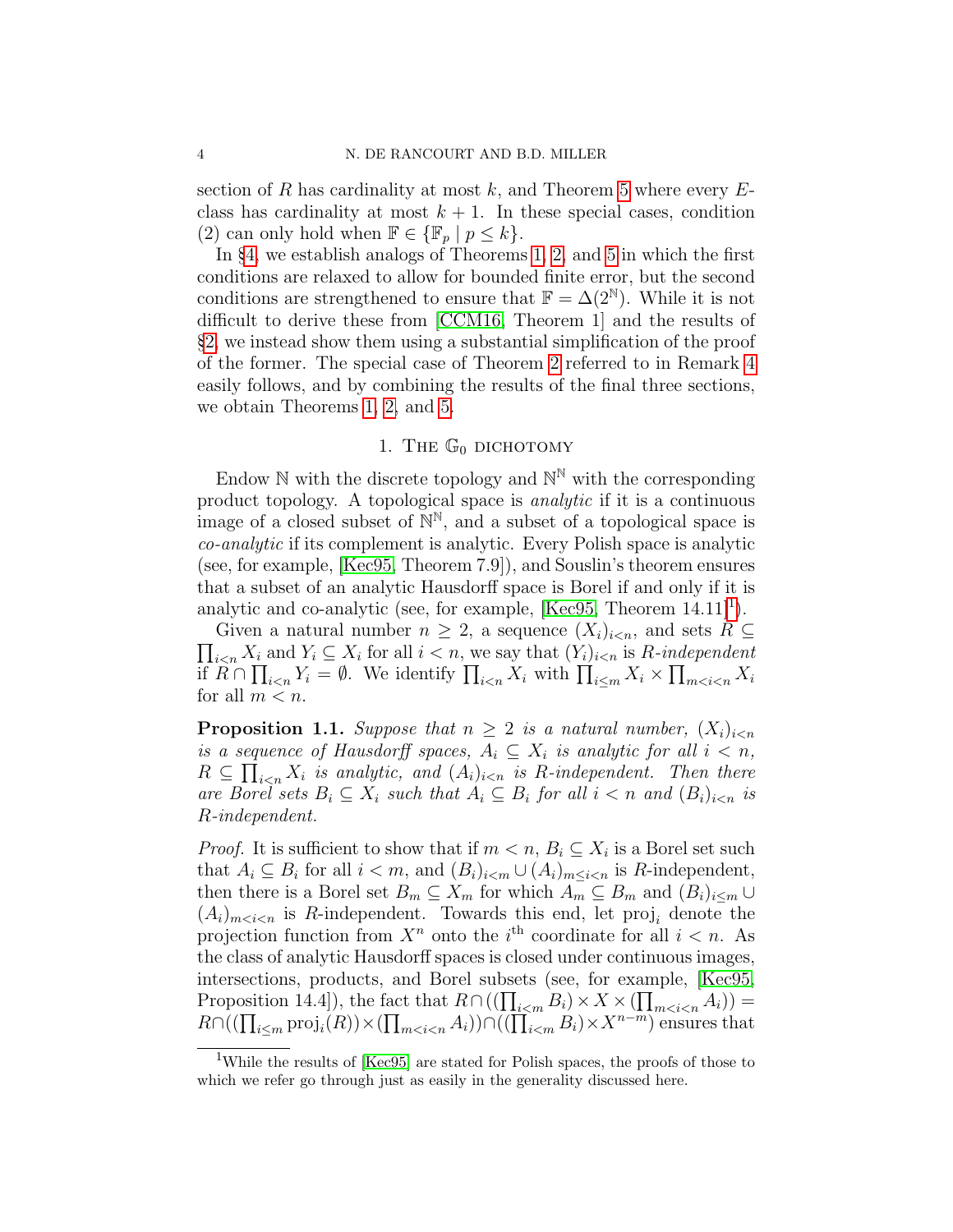$proj_m(R \cap ((\prod_{i \le m} B_i) \times X \times (\prod_{m < i \le n} A_i)))$  is analytic, and since  $A_m$ is disjoint from this set, Lusin's separation theorem (see, for example, [\[Kec95,](#page-24-3) Theorem 14.7]) yields a Borel set  $B_m \subseteq X$  containing  $A_m$ and disjoint from  $\text{proj}_m(R \cap ((\prod_{i \le m} B_i) \times X \times (\prod_{m < i \le n} A_i)))$ , thus  $(B_i)_{i \le m} \cup (A_i)_{m \le i \le n}$  is R-independent.

For all sets X and natural numbers n, we use  $(X)^n$  to denote the constant sequence of length n with value X. For all  $n \geq 2$ , an ndimensional dihypergraph on a set X is an n-ary relation  $G$  on X consisting solely of non-constant sequences. We say that a set  $Y \subseteq X$  is  $G$ -independent if  $(Y)^n$  is  $G$ -independent.

<span id="page-4-1"></span>**Proposition 1.2.** Suppose that  $n \geq 2$ , X is a Hausdorff space, G is an analytic n-dimensional dihypergraph on X, and  $A \subseteq X$  is a G-independent analytic set. Then there is a G-independent Borel set  $B \subset X$  for which  $A \subset B$ .

*Proof.* By Proposition [1.1,](#page-3-2) there are Borel sets  $B_i \subseteq X$  such that  $A \subseteq$  $B_i$  for all  $i < n$  and  $(B_i)_{i < n}$  is G-independent. Set  $B = \bigcap_{i < n} B_i$ . ⊠

We use  $X^{\leq \mathbb{N}}$  to denote  $\bigcup_{n\in\mathbb{N}} X^n$ ,  $(i)$  to denote the singleton sequence with value  $i, \subseteq$  to denote extension, and  $\sim$  to denote concatenation of sequences. Following standard practice, we also use  $\mathcal{N}_s$  to denote  ${b \in \mathbb{N}^{\mathbb{N}} \mid s \sqsubseteq b}$  or  ${c \in 2^{\mathbb{N}} \mid s \sqsubseteq c}$  (with the context determining which of the two we have in mind). A *digraph* is a two-dimensional dihypergraph. Fix sequences  $s_n \in 2^n$  such that  $\forall s \in 2^{< N} \exists n \in \mathbb{N}$  s  $\sqsubseteq s_n$ and let  $\mathbb{G}_0$  denote the digraph on  $2^{\mathbb{N}}$  given by  $\mathbb{G}_0 = \{(\mathfrak{s}_n \cap (i) \cap c)_{i \leq 2} \mid$  $c \in 2^{\mathbb{N}}$  and  $n \in \mathbb{N}$ .

<span id="page-4-0"></span>**Proposition 1.3.** Every  $\mathbb{G}_0$ -independent set  $B \subseteq 2^{\mathbb{N}}$  with the Baire property is meager.

*Proof.* Suppose, towards a contradiction, that  $B$  is not meager, and fix a sequence  $s \in 2^{\lt N}$  for which B is comeager in  $\mathcal{N}_s$  (see, for example, [\[Kec95,](#page-24-3) Proposition 8.26]) and  $n \in \mathbb{N}$  for which  $s \subseteq s_n$ , and let  $\iota$  be the involution of  $\mathcal{N}_{s_n}$  given by  $\iota(s_n \cap (0) \cap c) = s_n \cap (1) \cap c$  for all  $c \in 2^{\mathbb{N}}$ . As  $\iota$  is a homeomorphism, it follows that  $B \cap \iota(B)$  is comeager in  $\mathcal{N}_{s_n}$ (see, for example, [\[Kec95,](#page-24-3) Exercise 8.45]), so  $B \cap \iota(B) \cap \mathcal{N}_{s_n \cap (0)} \neq \emptyset$ . But  $(c, \iota(c)) \in \mathbb{G}_0 \cap (B \times B)$  for all  $c \in B \cap \iota(B) \cap \mathcal{N}_{s_n \cap (0)}$ , contradicting the fact that B is  $\mathbb{G}_0$ -independent. M

An I-coloring of a digraph G on a set X is a function  $c: X \to I$  such that  $c(x) \neq c(y)$  for all  $(x, y) \in G$ , or equivalently, such that  $c^{-1}(\{i\})$  is G-independent for all  $i \in I$ . A *homomorphism* from a binary relation R on a set X to a binary relation S on a set Y is a function  $\phi: X \to Y$ for which  $(\phi \times \phi)(R) \subset S$ .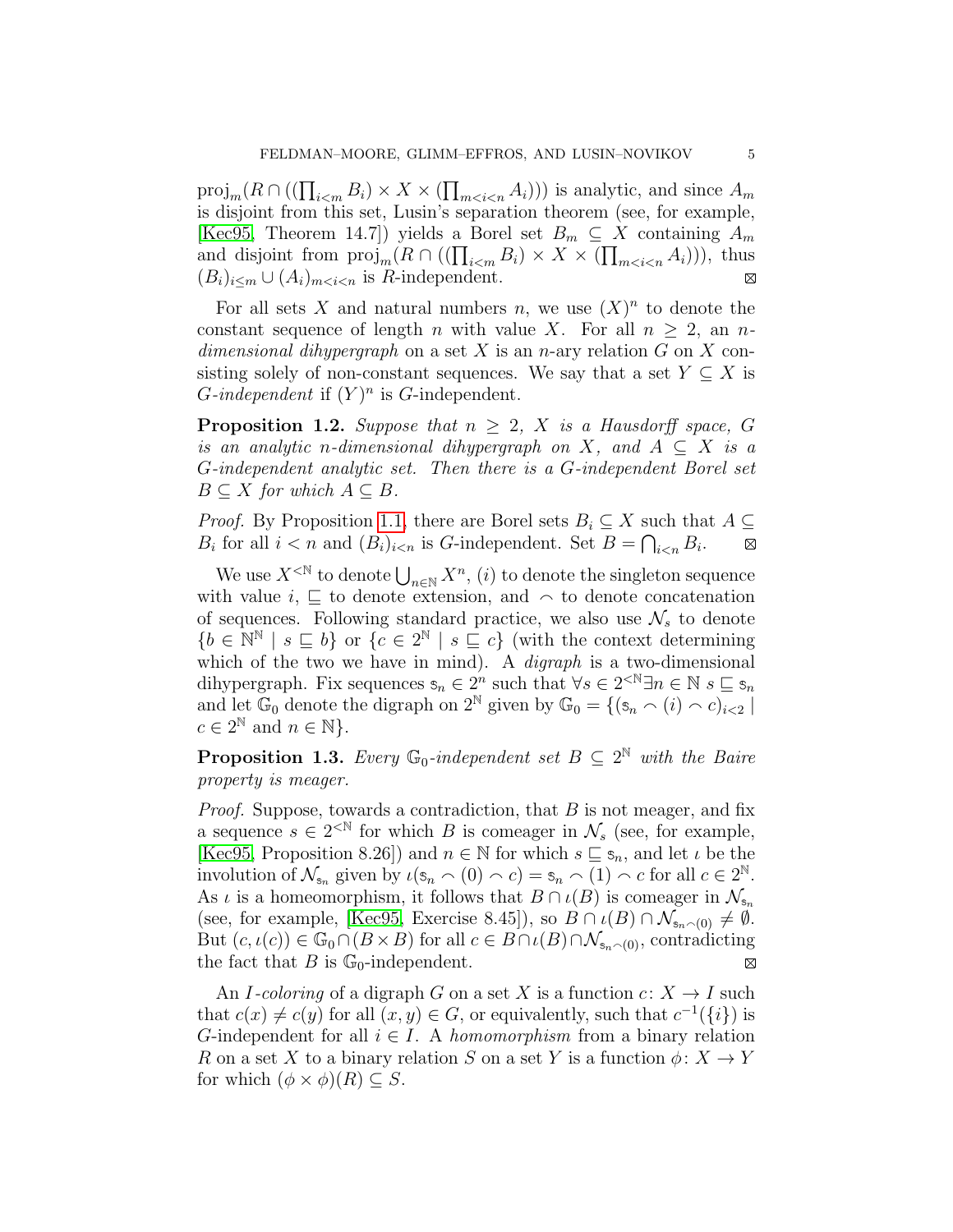<span id="page-5-0"></span>**Theorem 1.4** (Kechris–Solecki–Todorcevic). Suppose that X is a Hausdorff space and G is an analytic digraph on X. Then exactly one of the following holds:

- (1) There is a Borel N-coloring  $c: X \to \mathbb{N}$  of G.
- (2) There is a continuous homomorphism  $\phi: 2^{\mathbb{N}} \to X$  from  $\mathbb{G}_0$  to G.

Proof (Miller). To see that the two conditions are mutually exclusive, note that if both hold, then  $c \circ \phi$  is a Borel N-coloring of  $\mathbb{G}_0$ , so there exists  $n \in \mathbb{N}$  for which  $(c \circ \phi)^{-1}(\lbrace n \rbrace)$  is a non-meager  $\mathbb{G}_0$ -independent Borel set, contradicting Proposition [1.3.](#page-4-0)

It remains to show that at least one of the two conditions holds. We can clearly assume that  $G$  is not empty, so there are continuous surjections  $\phi_G \colon \mathbb{N}^{\mathbb{N}} \to G$  and  $\phi_X \colon \mathbb{N}^{\mathbb{N}} \to \bigcup_{i<2}^{\infty} \text{proj}_i(G)$ .

We will recursively construct a decreasing sequence  $(B^{\alpha})_{\alpha<\omega_1}$  of Borel subsets of  $X$ , off of which there are Borel N-colorings of  $G$ . We begin by setting  $B^0 = X$  and we define  $B^{\lambda} = \bigcap_{\alpha < \lambda} B^{\alpha}$  for all limit ordinals  $\lambda < \omega_1$ . To describe the construction of  $B^{\alpha+1}$  from  $B^{\alpha}$ , we require several preliminaries.

An approximation is a triple of the form  $a = (n^a, \phi^a, (\psi^a_n)_{n \leq n^a})$ , where  $n^a \in \mathbb{N}, \phi^a: 2^{n^a} \to \mathbb{N}^{n^a}, \text{ and } \psi^a_n: 2^{n^a - (n+1)} \to \mathbb{N}^{n^a} \text{ for all } n < n^a.$  A one-step extension of  $a$  is an approximation  $b$  such that:

- (a)  $n^b = n^a + 1$ ,
- (b)  $\forall s \in 2^{n^a} \forall t \in 2^{n^b} \ (s \sqsubseteq t \implies \phi^a(s) \sqsubseteq \phi^b(t)),$  and
- (c)  $\forall n < n^a \forall s \in 2^{n^a (n+1)} \forall t \in 2^{n^b (n+1)} \ (s \sqsubseteq t \implies \psi_n^a(s) \sqsubseteq \psi_n^b(t)).$

A configuration is a triple of the form  $\gamma = (n^{\gamma}, \phi^{\gamma}, (\psi_n^{\gamma})_{n \leq n^{\gamma}})$ , where  $n^{\gamma} \in \mathbb{N}, \phi^{\gamma} \colon 2^{n^{\gamma}} \to \mathbb{N}^{\mathbb{N}}, \psi_n^{\gamma} \colon 2^{n^{\gamma}-(n+1)} \to \mathbb{N}^{\mathbb{N}}$  for all  $n \leq n^{\gamma}$ , and  $(\phi_G \circ \psi_n^{\gamma})(t) = ((\phi_X \circ \phi^{\gamma})(s_n \sim (0) \sim t), (\phi_X \circ \phi^{\gamma})(s_n \sim (1) \sim t))$  for all  $n \lt n^{\gamma}$  and  $t \in 2^{n^{\gamma}-(n+1)}$ . We say that  $\gamma$  is *compatible* with a set  $X' \subseteq X$  if  $(\phi_X \circ \phi^{\gamma})(2^{n^{\gamma}}) \subseteq X'$ , and compatible with a if:

- (i)  $n^a = n^{\gamma}$ ,
- (ii)  $\forall t \in 2^{n^a} \phi^a(t) \sqsubseteq \phi^{\gamma}(t)$ , and
- (iii)  $\forall n \leq n^a \forall t \in 2^{n^a (n+1)} \psi_n^a(t) \sqsubseteq \psi_n^{\gamma}(t)$ .

An approximation  $a$  is  $X'-terminal$  if no configuration is compatible with both  $X'$  and a one-step extension of a. Let  $A(a, X')$  denote the set of points of the form  $(\phi_X \circ \phi)$ <sup> $(\mathfrak{s}_{n^a})$ </sup>, where  $\gamma$  varies over all configurations compatible with  $a$  and  $X'$ .

**Lemma 1.5.** Suppose that  $X' \subseteq X$  and a is an X<sup>'</sup>-terminal approximation. Then  $A(a, X')$  is G-independent.

Proof. Suppose, towards a contradiction, that there are configurations  $\gamma_0$  and  $\gamma_1$ , both compatible with a and X', with the property that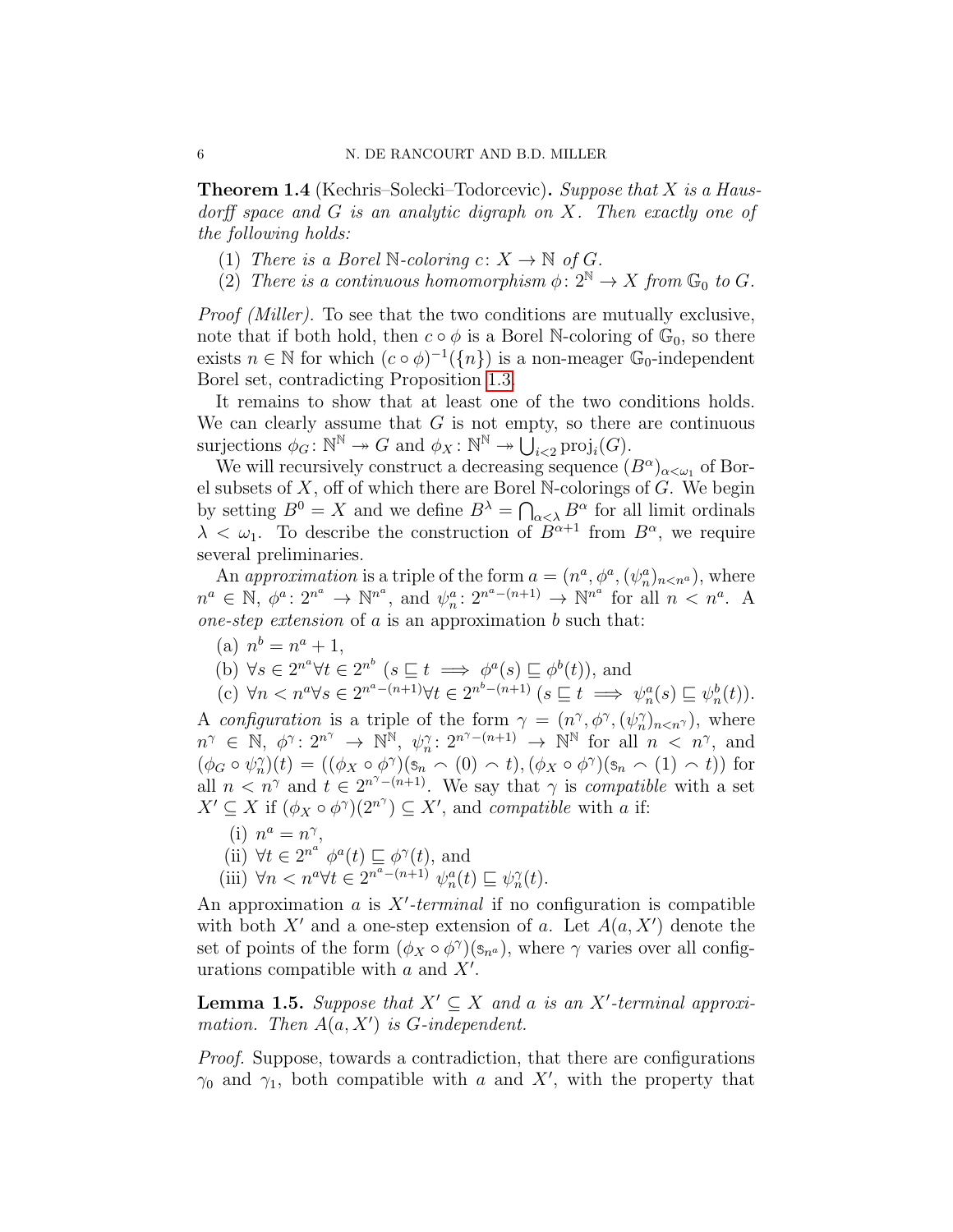$((\phi_X \circ \phi^{\gamma_0})(s_{n^a}), (\phi_X \circ \phi^{\gamma_1})(s_{n^a})) \in G$ . Fix a sequence  $d \in \mathbb{N}^{\mathbb{N}}$  such that  $\phi_G(d) = ((\phi_X \circ \phi^{\gamma_0})(s_{n^a}), (\phi_X \circ \phi^{\gamma_1})(s_{n^a}))$ , and let  $\gamma$  be the configuration given by  $n^{\gamma} = n^a + 1$ ,  $\phi^{\gamma}(t \wedge (i)) = \phi^{\gamma_i}(t)$  for all  $i < 2$  and  $t \in 2^{n^a}$ ,  $\psi_n^{\gamma}(t \cap (i)) = \psi_n^{\gamma_i}(t)$  for all  $i < 2, n < n^a$ , and  $t \in 2^{n^a - (n+1)}$ , and  $\psi_{n}^{\gamma}(\emptyset) = d$ . Then  $\gamma$  is compatible with a one-step extension of a, contradicting the fact that  $a$  is  $X'$ -terminal. ⊠

For all  $B^{\alpha}$ -terminal approximations a, Proposition [1.2](#page-4-1) yields a Gindependent Borel set  $B(a, B^{\alpha}) \supseteq A(a, B^{\alpha})$ . Let  $B^{\alpha+1}$  be the set obtained from  $B^{\alpha}$  by subtracting the union of the sets of the form  $B(a, B^{\alpha})$ , where a varies over all  $B^{\alpha}$ -terminal approximations.

<span id="page-6-0"></span>**Lemma 1.6.** Suppose that  $\alpha < \omega_1$  and a is a non-B<sup> $\alpha+1$ </sup>-terminal approximation. Then a has a non- $B^{\alpha}$ -terminal one-step extension.

*Proof.* Fix a one-step extension  $b$  of  $a$  for which there is a configuration  $\gamma$  compatible with b and  $B^{\alpha+1}$ . Then  $(\phi_X \circ \phi^\gamma)(s_{n^b}) \in B^{\alpha+1}$ , so b is not  $B^{\alpha}$ -terminal. ⊠

Fix  $\alpha < \omega_1$  such that the families of  $B^{\alpha_-}$  and  $B^{\alpha+1}$ -terminal approximations coincide, and let  $a_0$  be the unique approximation for which  $n^{a_0} = 0$ . As  $A(a_0, X') = \bigcup_{i < 2} \text{proj}_i(G) \cap X'$  for all  $X' \subseteq X$ , we can assume that  $a_0$  is not  $B^{\alpha}$ -terminal, since otherwise  $B^{\alpha+1}$  is disjoint from  $\bigcup_{i<2} \text{proj}_i(G)$ , so there is a Borel N-coloring of G.

By recursively applying Lemma [1.6,](#page-6-0) we obtain non- $B^{\alpha}$ -terminal onestep extensions  $a_{n+1}$  of  $a_n$  for all  $n \in \mathbb{N}$ . Define  $\phi, \psi_n : 2^{\mathbb{N}} \to \mathbb{N}^{\mathbb{N}}$  by  $\phi(c) = \bigcup_{n \in \mathbb{N}} \phi^{a_n}(c \restriction n)$  and  $\psi_n(c) = \bigcup_{m>n} \psi_n^{a_m}(c \restriction (m-(n+1)))$  for all  $n \in \mathbb{N}$ . Clearly these functions are continuous.

To establish that the function  $\pi = \phi_X \circ \phi$  is a homomorphism from  $\mathbb{G}_0$  to G, we will show the stronger fact that if  $c \in 2^{\mathbb{N}}$  and  $n \in \mathbb{N}$ , then

$$
(\phi_G \circ \psi_n)(c) = ((\phi_X \circ \phi)(s_n \cap (0) \cap c), (\phi_X \circ \phi)(s_n \cap (1) \cap c)).
$$

As  $X \times X$  is Hausdorff, it is sufficient to show that if U is an open neighborhood of  $((\phi_X \circ \phi)(\mathfrak{s}_n \cap (0) \cap c),(\phi_X \circ \phi)(\mathfrak{s}_n \cap (1) \cap c))$  and V is an open neighborhood of  $(\phi_G \circ \psi_n)(c)$ , then  $U \cap V \neq \emptyset$ . Towards this end, fix  $m > n$  such that  $\phi_X(\mathcal{N}_{\phi^{a_m}(s_n \cap (0) \cap s)}) \times \phi_X(\mathcal{N}_{\phi^{a_m}(s_n \cap (1) \cap s)}) \subseteq U$ and  $\phi_G(\mathcal{N}_{\psi_n^{a_m}(s)}) \subseteq V$  where  $s = c \restriction (m - (n + 1))$ . The fact that  $a_m$  is not  $B^{\alpha}$ -terminal yields a configuration  $\gamma$  compatible with  $a_m$ . Then  $((\phi_X \circ \phi^\gamma)(s_n \land (0) \land s),(\phi_X \circ \phi^\gamma)(s_n \land (1) \land s)) \in U$  and  $(\phi_G \circ \psi_n^{\gamma})(s) \in V$ , so  $U \cap V \neq \emptyset$ . ⊠

Remark 1.7. The apparent use of choice beyond DC in the above argument can be eliminated by first running the simplified version without Proposition [1.2,](#page-4-1) i.e., by setting  $B(a, B^{\alpha}) = A(a, B^{\alpha})$ , in order to obtain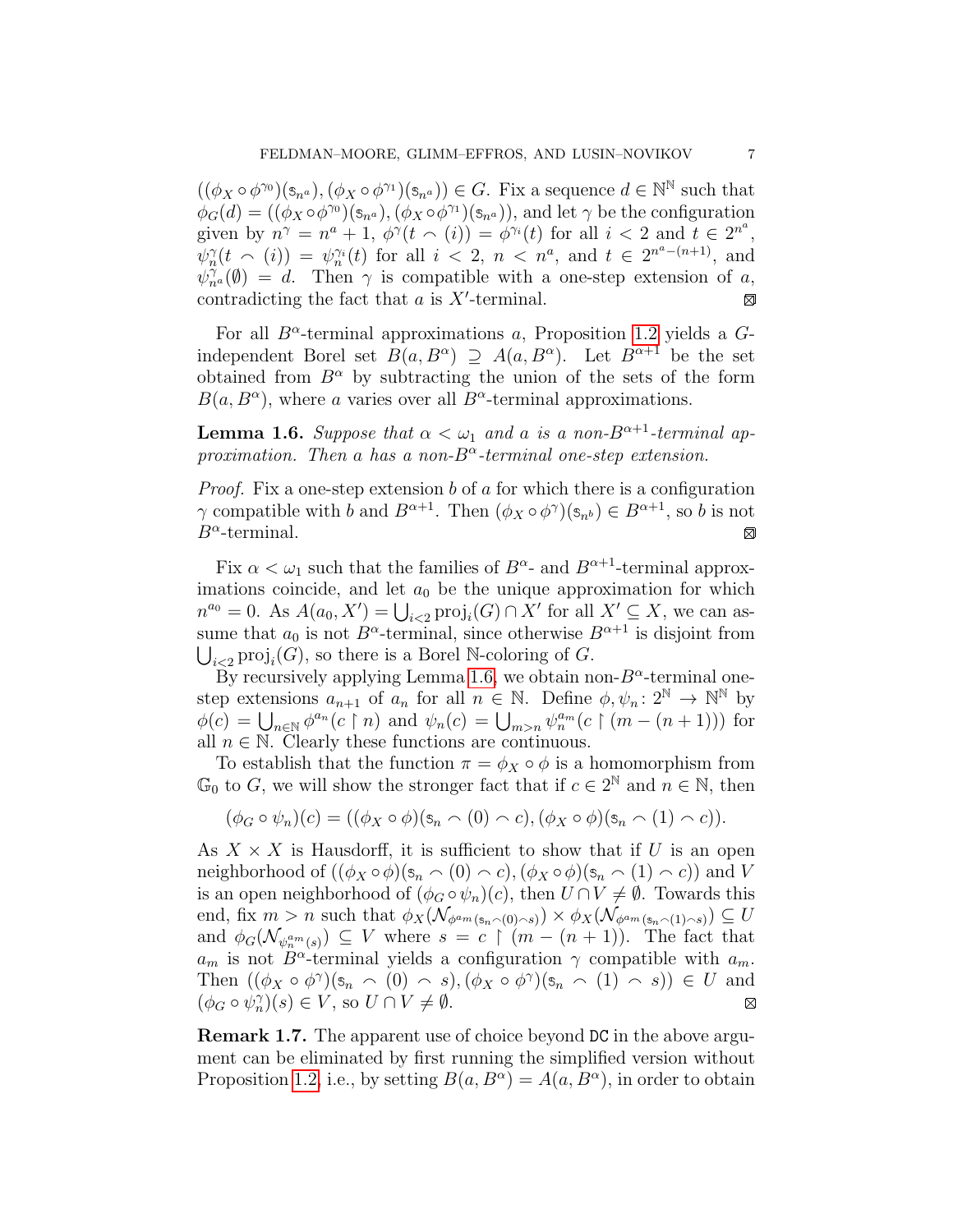an upper bound  $\alpha' < \omega_1$  on the least ordinal  $\alpha < \omega_1$  for which the sets of  $B^{\alpha}$ - and  $B^{\alpha+1}$ -terminal approximations coincide.

#### 2. Generalizations

<span id="page-7-0"></span>Given an equivalence relation  $E$  on a set  $X$ , the  $E$ -saturation of a set  $Y \subseteq X$  is given by  $[Y]_E = \{x \in X \mid \exists y \in Y \ x \ E \ y\}.$  We say that an ndimensional dihypergraph G on X is E-invariant if  $x \in G \iff y \in G$ for all  $x, y \in X^n$  with the property that  $\forall i < n$   $x(i) \mathrel{E} y(i)$ .

<span id="page-7-1"></span>**Proposition 2.1.** Suppose that  $n \geq 2$ , X is a Hausdorff space, E is an analytic equivalence relation on  $X$ ,  $G$  is an  $E$ -invariant analytic n-dimensional dihypergraph on X, and  $A \subseteq X$  is a G-independent analytic set. Then there is an E-invariant G-independent Borel set  $B \subseteq X$  for which  $A \subseteq B$ .

*Proof.* Set  $A_0 = A$ . Given  $n \in \mathbb{N}$  and a G-independent analytic set  $A_n \subseteq X$ , Proposition [1.2](#page-4-1) yields a G-independent Borel set  $B_n \subseteq X$ containing  $A_n$ , and since the class of analytic Hausdorff spaces is closed under continuous images and Borel subsets, it follows that the Gindependent set  $A_{n+1} = [B_n]_E = \text{proj}_0(E \cap (X \times B_n))$  is analytic. Define  $B = \bigcup_{n \in \mathbb{N}} A_n = \bigcup_{n \in \mathbb{N}} B_n$ .  $\boxtimes$ 

Clearly  $\mathbb{G}_0 \subseteq \mathbb{E}_0$ . The following observation is slightly less obvious:

<span id="page-7-3"></span>**Proposition 2.2.** The smallest equivalence relation  $E$  on  $2^{\mathbb{N}}$  containing  $\mathbb{G}_0$  is  $\mathbb{E}_0$ .

*Proof.* To see that  $\forall c \in 2^{\mathbb{N}} \forall u, v \in 2^n \ u \sim c \ E \ v \sim c$  for all  $n \in \mathbb{N}$ , observe that if it holds at some  $n \in \mathbb{N}$ ,  $c \in 2^{\mathbb{N}}$ , and  $u, v \in 2^n$ , then  $u \cap (0) \cap c \mathbb{E}$   $\mathfrak{s}_n \cap (0) \cap c \mathbb{G}_0$   $\mathfrak{s}_n \cap (1) \cap c \mathbb{E}$   $v \cap (1) \cap c$ , so it holds at  $n+1$ .  $\boxtimes$ 

We next note another connection between Baire category and  $\mathbb{G}_0$ :

<span id="page-7-2"></span>**Proposition 2.3.** Suppose that E and F are equivalence relations on  $2^{\mathbb{N}}$  with the Baire property, every E-class is a countable union of  $(E \cap$ F)-classes, and  $F \cap \mathbb{G}_0 = \emptyset$ . Then E and F are meager.

*Proof.* Suppose, towards a contradiction, that  $F$  is not meager. As  $F$ has the Baire property, the Kuratowski–Ulam theorem (see, for exam-ple, [\[Kec95,](#page-24-3) Theorem 8.41]) yields a sequence  $c \in 2^{\mathbb{N}}$  whose F-class has the Baire property but is not meager, in which case Proposition [1.3](#page-4-0) yields a pair  $(a, b) \in \mathbb{G}_0 \restriction [c]_F$ , contradicting the fact that  $F \cap \mathbb{G}_0 = \emptyset$ . It therefore follows that  $F$  is meager.

The Kuratowski–Ulam theorem now ensures that every F-class is meager, in which case every  $(E \cap F)$ -class is meager, so every E-class is meager, thus  $E$  is meager.  $\boxtimes$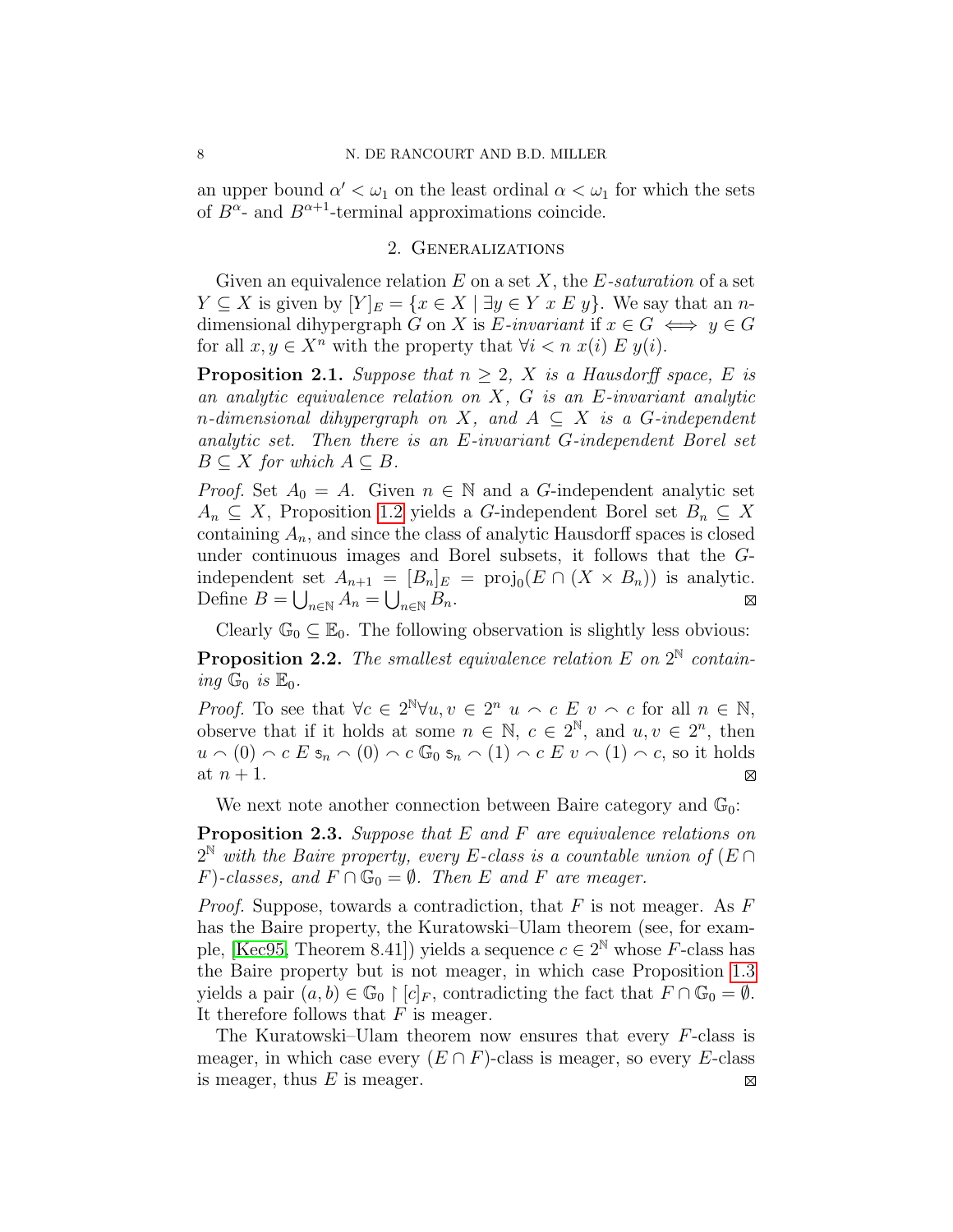A homomorphism from a sequence  $(R_i)_{i\in I}$  of binary relations on a set X to a sequence  $(S_i)_{i\in I}$  of binary relations on a set Y is a function  $\phi: X \to Y$  that is a homomorphism from  $R_i$  to  $S_i$  for all  $i \in I$ . In this section, we only need the weakening of the following fact where  $(\mathbb{F}_k, \mathbb{E}_0 \setminus \mathbb{F}_k)$  is replaced with  $\mathbb{E}_0$ :

<span id="page-8-0"></span>**Proposition 2.4.** Suppose that  $k \geq 2$ , D is a closed nowhere-dense binary relation on  $2^{\mathbb{N}}$ , and R is a meager binary relation on  $2^{\mathbb{N}}$ . Then there is a continuous homomorphism  $\phi \colon 2^{\mathbb{N}} \to 2^{\mathbb{N}}$  from  $\left(\sim \Delta(2^{\mathbb{N}}), \mathbb{F}_k, \mathbb{E}_0\right)$  $\mathbb{F}_k, \sim \mathbb{E}_0$ ) to  $(\sim D, \mathbb{F}_k, \mathbb{E}_0 \setminus \mathbb{F}_k, \sim R)$ .

*Proof.* Fix a decreasing sequence  $(U_n)_{n\in\mathbb{N}}$  of dense open symmetric subsets of ∼D whose intersection is disjoint from R, as well as  $\phi_0: 2^0 \to 2^0$ .

**Lemma 2.5.** Suppose that  $n \in \mathbb{N}$  and  $\phi_n : 2^n \to 2^{\lt \mathbb{N}}$ . Then there exist  $\ell_n > 0$  and  $u_n \in 2^{\ell_n} \times 2^{\ell_n}$  with the property that  $1 + \sum_{j < \ell_n} u_n(0)(j) \equiv$ <br> $\sum_{i < \ell} u_n(1)(j)$  (mod k) and  $\prod_{i < \ell} \mathcal{N}_{\phi_{n+1}(t(i) \cap (i))} \subseteq U_n$  for all  $t \in 2^n \times 2^n$ ,  $_{j<\ell_n} u_n(1)(j) \,(\text{mod } k) \text{ and } \prod_{i<2} \mathcal{N}_{\phi_{n+1}(t(i)\frown(i))} \subseteq U_n \text{ for all } t \in 2^n \times 2^n,$ where  $\phi_{n+1}$ :  $2^{n+1} \rightarrow 2^{\langle \mathbb{N} \rangle}$  is given by  $\phi_{n+1}(t \cap (i)) = \phi_n(t) \cap u_n(i)$  for all  $i < 2$  and  $t \in 2^n$ .

*Proof.* Fix an enumeration  $(t_j)_{j \leq 4^n}$  of  $2^n \times 2^n$  and  $u_{0,n} \in 2^{< N} \times 2^{< N}$ . Given  $j < 4^n$  and  $u_{j,n} \in 2^{\langle \mathbb{N} \times 2^{\langle \mathbb{N} \rangle} \times 1}$ , fix  $u_{j+1,n} \in 2^{\langle \mathbb{N} \times 2^{\langle \mathbb{N} \rangle} \times 1}$  such that:

- (1)  $\forall i < 2 \ u_{j,n}(i) \sqsubseteq u_{j+1,n}(i).$
- (2)  $\prod_{i<2} \mathcal{N}_{\phi_n(t_j(i))\sim u_{j+1,n}(i)} \subseteq U_n$ .

Then any  $\ell_n > 0$  and  $u_n \in 2^{\ell_n} \times 2^{\ell_n}$  such that  $\forall i < 2$   $u_{4^n,n}(i) \sqsubseteq u_n(i)$ and  $1 + \sum_{j < \ell_n} u_n(0)(j) \equiv \sum_{j < \ell_n} u_n(1)(j) \pmod{k}$  are as desired.  $\boxtimes$ 

As  $\phi_n(t) \sqsubset \phi_{n+1}(t \cap (i))$  for all  $i < 2, n \in \mathbb{N}$ , and  $t \in 2^n$ , we obtain a continuous function  $\phi: 2^{\mathbb{N}} \to 2^{\mathbb{N}}$  by setting  $\phi(c) = \bigcup_{n \in \mathbb{N}} \phi_n(c \restriction n)$  for all  $c \in 2^{\mathbb{N}}$ . To see that  $\phi$  is a homomorphism from  $\sim \widetilde{\Delta(2^{\mathbb{N}})}$  to  $\sim D$ , note that if  $c \in \sim \Delta(2^{\mathbb{N}})$ , then there exists  $n \in \mathbb{N}$  for which  $c(0)(n) \neq c(1)(n)$ , so  $(\phi(c(i)))_{i<2} \in \prod_{i<2} \mathcal{N}_{\phi_{n+1}(c(i))(n+1))} \subseteq U_n \subseteq \neg D$ . To see that  $\phi$  is a homomorphism from  $(\mathbb{F}_k, \mathbb{E}_0 \setminus \mathbb{F}_k)$  to  $(\mathbb{F}_k, \mathbb{E}_0 \setminus \mathbb{F}_k)$ , note that if  $c \in \mathbb{E}_0$ , then there exists  $n \in \mathbb{N}$  such that  $c(0)(m) = c(1)(m)$  for all  $m \geq n$ , and setting  $\ell = \sum_{j \leq n} \ell_j$ , it follows that  $\phi(c(0))(m) = \phi(c(1))(m)$  for all  $m \geq \ell$ , in which case

$$
c(0) \mathbb{F}_k c(1)
$$
  
\n
$$
\iff \sum_{m < n} c(0)(m) \equiv \sum_{m < n} c(1)(m) \pmod{k}
$$
  
\n
$$
\iff \sum_{m < n} \sum_{j < \ell_m} u_m(c(0))(j) \equiv \sum_{m < n} \sum_{j < \ell_m} u_m(c(1))(j) \pmod{k}
$$
  
\n
$$
\iff \sum_{m < \ell} \phi_n(c(0) \upharpoonright n)(m) \equiv \sum_{m < \ell} \phi_n(c(1) \upharpoonright n)(m) \pmod{k}
$$
  
\n
$$
\iff \phi(c(0)) \mathbb{F}_k \phi(c(1)).
$$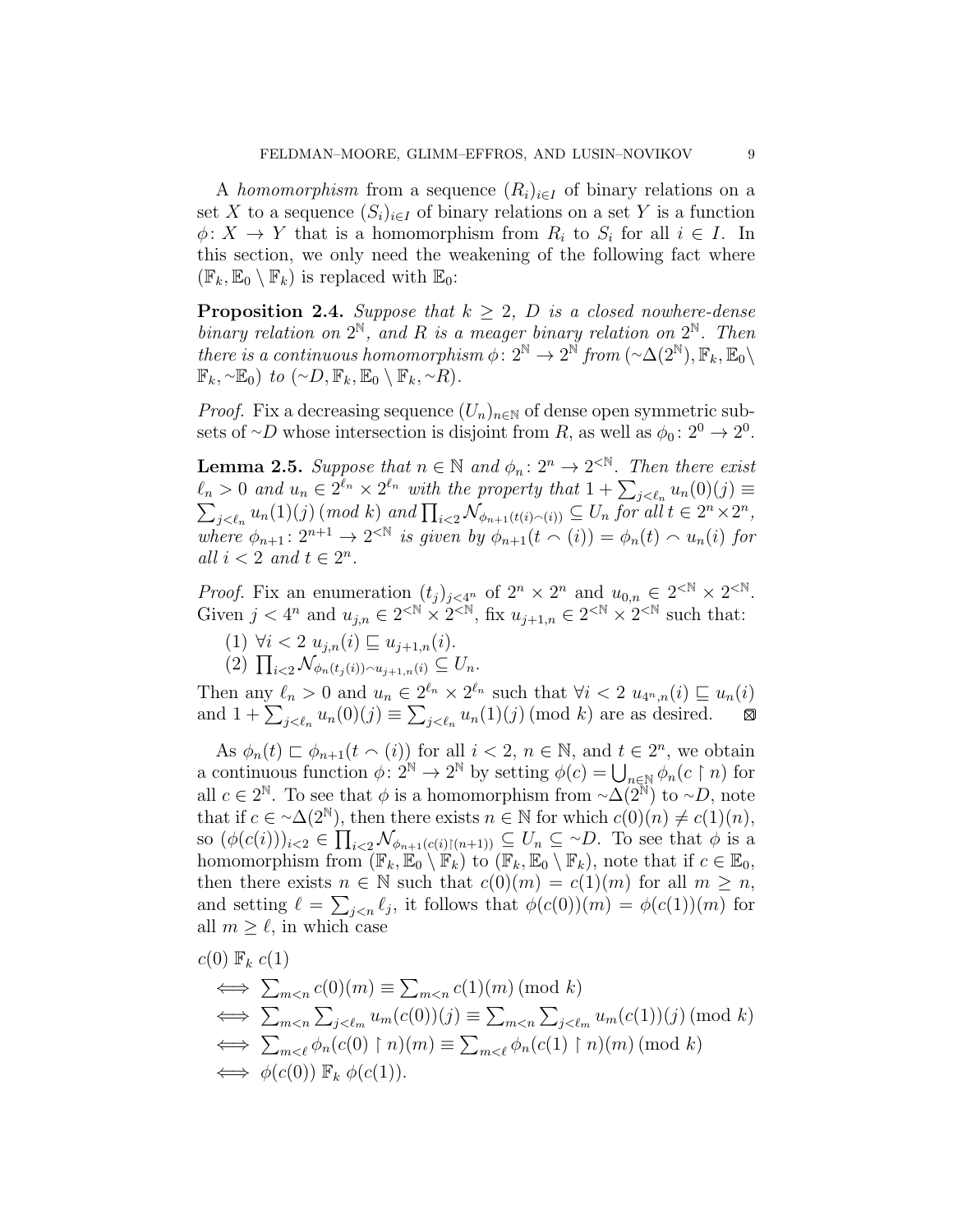To see that  $\phi$  is a homomorphism from ∼ $\mathbb{E}_0$  to ∼R, note that if  $c \in$  $~\sim\mathbb{E}_0$ , then there are infinitely many  $n \in \mathbb{N}$  with the property that  $(\phi(c(i)))_{i<2} \in \prod_{i<2} \mathcal{N}_{\phi_{n+1}(c(i))\restriction (n+1))} \subseteq U_n$ , so  $(\phi(c(i)))_{i<2} \in \sim R$ .  $\boxtimes$ 

A partial transversal of an equivalence relation  $E$  on a set X over a subequivalence relation F is a set  $Y \subseteq X$  for which  $E \upharpoonright Y = F \upharpoonright Y$ .

<span id="page-9-1"></span>**Theorem 2.6.** Suppose that  $X$  is a Hausdorff space,  $E$  is an analytic equivalence relation on X into which  $\mathbb{E}_0$  does not continuously embed,  $F$  is a Borel equivalence relation on  $X$ , and every  $E$ -class is a countable union of  $(E \cap F)$ -classes. Then X is a countable union of  $(E \cap F)$ invariant Borel partial transversals of E over  $E \cap F$ .

*Proof.* Note that a set  $Y \subseteq X$  is a partial transversal of E over  $E \cap F$ if and only if it is independent with respect to the digraph  $G = E \setminus F$ . Moreover, Proposition [2.1](#page-7-1) ensures that every G-independent Borel set is contained in an  $(E \cap F)$ -invariant G-independent Borel set, so we need only show that there is a Borel N-coloring of G.

Suppose, towards a contradiction, that there is no such coloring. Then Theorem [1.4](#page-5-0) yields a continuous homomorphism  $\phi: 2^{\mathbb{N}} \to X$ from  $\mathbb{G}_0$  to G. As the sets  $E' = (\phi \times \phi)^{-1}(E)$  and  $F' = (\phi \times \phi)^{-1}(F)$ have the Baire property (see, for example, [\[Kec95,](#page-24-3) Theorem 21.6]), Proposition [2.3](#page-7-2) ensures that  $E'$  is meager. As the closed relation  $D' = (\phi \times \phi)^{-1}(\Delta(X))$  is contained in E', it is nowhere dense, so Proposition [2.4](#page-8-0) yields a continuous homomorphism  $\psi: 2^{\mathbb{N}} \to 2^{\mathbb{N}}$  from  $(\sim \Lambda(2^{\mathbb{N}}), \mathbb{E}_0, \sim \mathbb{E}_0)$  to  $(\sim D', \mathbb{E}_0, \sim E')$ . As  $\mathbb{G}_0 \subseteq E'$ , Proposition [2.2](#page-7-3) ensures that  $\mathbb{E}_0 \subseteq E'$ , so  $\phi \circ \psi$  is a continuous embedding of  $\mathbb{E}_0$  into E, the desired contradiction. ⊠

**Remark 2.7.** Under the weaker assumption that  $F$  is co-analytic, one can run the same argument without Proposition [2.1](#page-7-1) to obtain the weaker conclusion in which the Borel partial transversals of E over  $E \cap F$  need not be  $(E \cap F)$ -invariant.

A partial function  $\phi: X \longrightarrow Y$  uniformizes a set  $R \subseteq X \times Y$  if  $dom(\phi) = proj<sub>X</sub>(R)$  and graph $(\phi) \subseteq R$ .

<span id="page-9-0"></span>**Proposition 2.8.** Suppose that X and Y are Polish spaces,  $F$  is a strongly idealistic Borel equivalence relation on Y, and  $P \subseteq X \times Y$ is a Borel set whose non-empty vertical sections are F-classes. Then  $proj_X(P)$  is Borel and there is a Borel function  $\phi: \text{proj}_X(P) \to Y$  that uniformizes P.

*Proof.* Fix a witness  $y \mapsto J_y$  to the strong idealisticity of F, and define  $\mathcal{I}_x = \mathcal{J}_y$  for all  $(x, y) \in P$ . Given a Borel set  $R \subseteq P$ , observe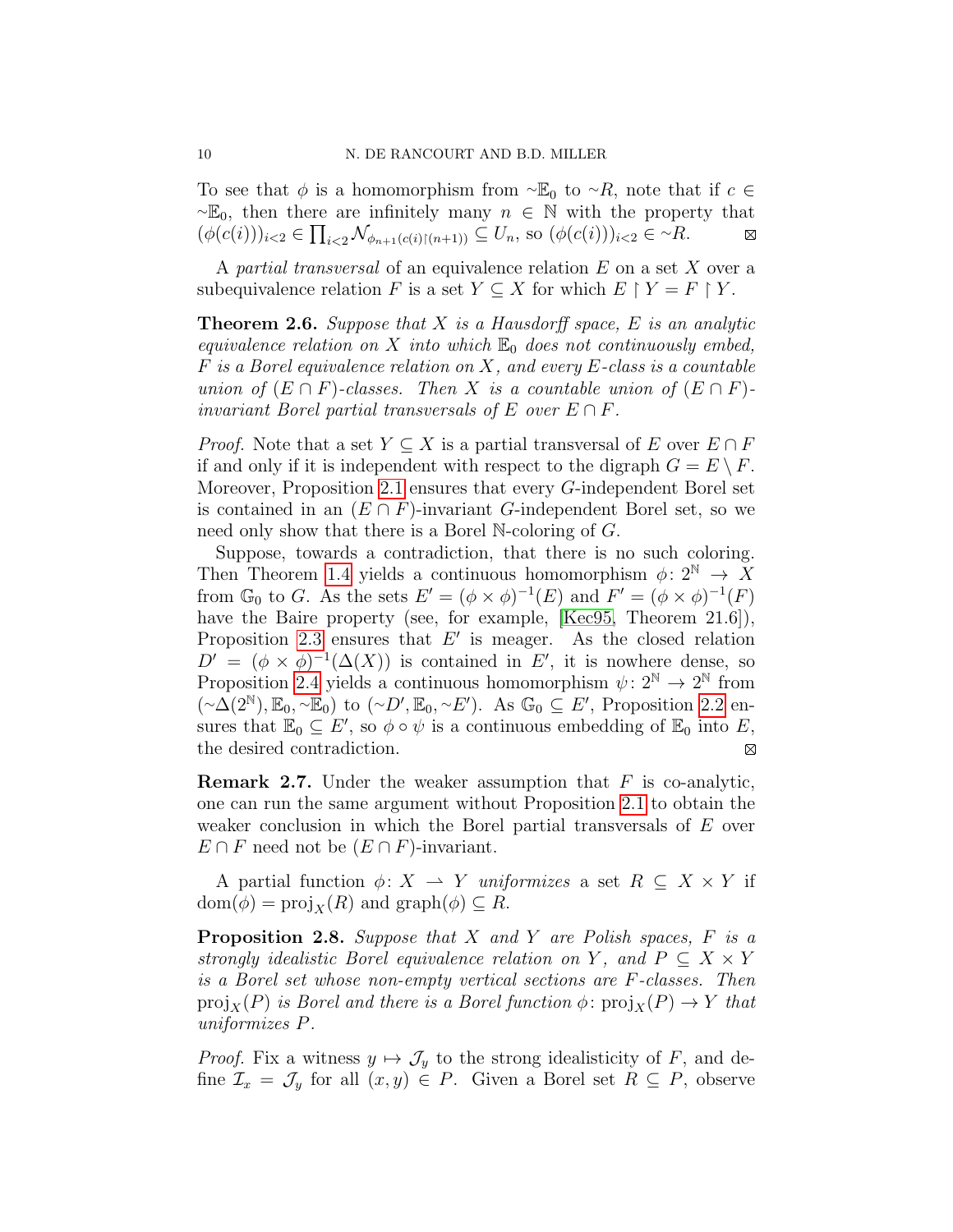that the set  $R' = \{((y, x), z) \in (Y \times X) \times Y \mid x \in P \text{ y and } x \in R \text{ z}\}\$ is Borel, so the set  $S = \{x \in X \mid \exists y \in P_x \ R'_{(y,x)} \in \mathcal{J}_y\}$  is analytic, the set  $T = \{x \in X \mid \forall y \in P_x \ R'_{(y,x)} \in \mathcal{J}_y\}$  is co-analytic, and  $R_x \in \mathcal{I}_x \iff$  $x \in S \iff x \in T$  for all  $x \in \text{proj}_X(P)$ . As noted in [\[Kec,](#page-24-4) Theorem 18.6\*], the proof of [\[Kec95,](#page-24-3) Theorem 18.6] can therefore be easily modified to ensure that  $proj_X(P)$  is Borel, as well as to obtain a Borel function  $\phi: \text{proj}_X(P) \to Y$  that uniformizes P.  $\boxtimes$ 

We say that a partial function  $T: X/E \to X/E$  is *Borel* if preimages of Borel subsets of  $X/E$  are Borel.

<span id="page-10-0"></span>**Proposition 2.9.** Suppose that  $X$  is a Polish space,  $E$  is a strongly idealistic Borel equivalence relation on X, and  $T: X/E \to X/E$  is a strongly Borel partial function. Then T is Borel.

*Proof.* By Proposition [2.8,](#page-9-0) the set  $D = \bigcup \text{dom}(T)$  is Borel and there is a Borel function  $T: D \to X$  for which graph $(T) = [\text{graph}(T)]_{\Delta(X)\times E}$ . It therefore only remains to note that if  $B \subseteq X/E$  is Borel, then  $\bigcup T^{-1}(B) = \tilde{T}^{-1}(\bigcup B)$ , so  $T^{-1}(B)$  is Borel, thus T is Borel.  $\boxtimes$ 

The composition of partial functions  $S: Y \to Z$  and  $T: X \to Y$  is given by  $(S \circ T)(x) = z \iff \exists y \in Y \ (T(x) = y \text{ and } S(y) = z).$ 

<span id="page-10-1"></span>**Proposition 2.10.** Suppose that  $X$  is a Polish space,  $E$  is a strongly idealistic Borel equivalence relation on X, and  $S, T: X/E \to X/E$  are strongly Borel partial functions. Then  $S \circ T$  is strongly Borel.

*Proof.* By Proposition [2.8,](#page-9-0) the sets  $C = \bigcup \text{dom}(S)$  and  $D = \bigcup \text{dom}(T)$ are Borel and there are Borel functions  $\tilde{S}: C \to X$  and  $\tilde{T}: D \to X$ with graph $(S) = [\text{graph}(\tilde{S})]_{\Delta(X)\times E}$  and graph $(T) = [\text{graph}(\tilde{T})]_{\Delta(X)\times E}$ . It only remains to note that if  $x, y \in X$ , then  $(S \circ T)([x]_E) = [y]_E \iff$  $(x \in D \cap \tilde{T}^{-1}(C)$  and  $(\tilde{S} \circ \tilde{T})(x) \mathcal{L} y$ , so  $S \circ T$  is strongly Borel.

The powers of a partial injection  $T: X \to X$  are given by  $T^0 = id_X$ ,  $T^{n+1} = T \circ T^n$  for all  $n \in \mathbb{N}$ , and  $T^{-n} = (T^n)^{-1}$  for all  $n \in \mathbb{Z}^+$ . The Tsaturation of a set  $Y \subseteq X$  is given by  $[Y]_T = \bigcup_{n \in \mathbb{Z}} T^n(\text{dom}(T^n) \cap Y)$ . The T-orbit of a point  $x \in X$  is given by  $[x]_T = [\{x\}]_T$  and the orbit *equivalence relation* induced by  $T$  is the equivalence relation on  $X$  given by  $x E_T^X y \iff [x]_T = [y]_T.$ 

<span id="page-10-2"></span>**Proposition 2.11.** Suppose that X is a Polish space, E is a strongly idealistic Borel equivalence relation on X, and  $S: X/E \to X/E$  is a strongly Borel partial injection. Then there is a strongly Borel bijection  $T: X/E \to X/E$  for which  $E_S^{X/E} = E_T^{X/E}$  $T^{A/E}$  .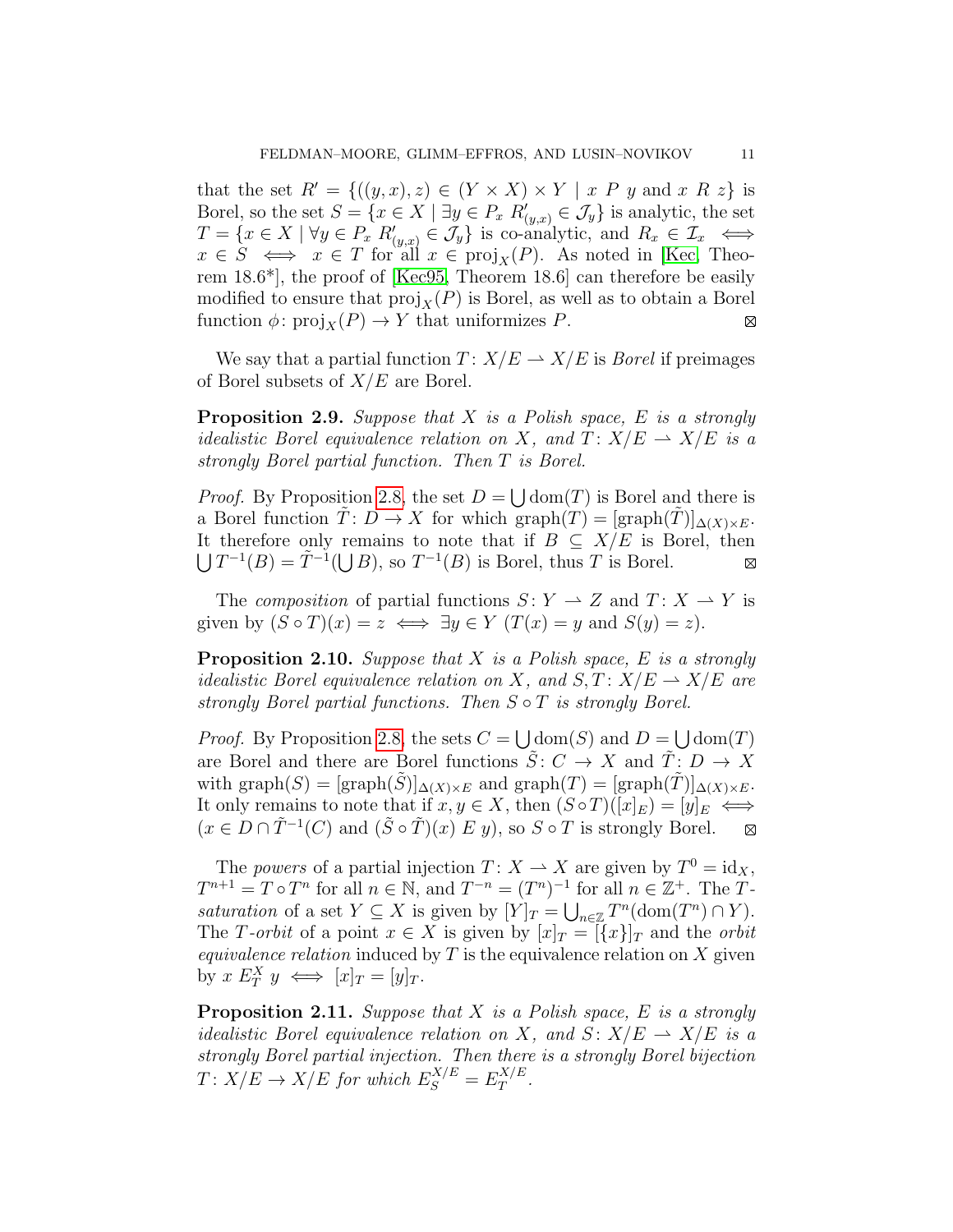*Proof.* Set  $Y = \text{dom}(S^{-1})$  and  $Z = \text{dom}(S)$ , fix transitive permutations  $\sigma$  of N and  $\tau$  of −N, and define  $T: X/E \to X/E$  by

$$
T(x) = \begin{cases} S(x) & \text{if } x \in \sim([Y]_S \cup [Z]_S) \cup ([Y]_S \cap [Z]_S \setminus Z), \\ S^{-n}(x) & \text{if } n \in \mathbb{N} \text{ and } x \in S^n(Y) \cap Z, \\ S^{\sigma(n)-n}(x) & \text{if } n \in \mathbb{N} \text{ and } x \in S^n(Y) \setminus [Z]_S, \text{ and} \\ S^{\tau(n)-n}(x) & \text{if } n \in -\mathbb{N} \text{ and } x \in S^n(Z) \setminus [Y]_S. \end{cases}
$$

Propositions [2.9](#page-10-0) and [2.10](#page-10-1) ensure that  $T$  is strongly Borel. The first clause in the definition of  $T$  ensures that the orbit equivalence relations of S and T agree on the set of points whose S-orbit has type  $\mathbb{Z}$ , the first two clauses ensure that the orbit equivalence relations agree on the set of points whose S-orbit is finite, the third clause ensures that the orbit equivalence relations agree on the set of points whose S-orbit has type N, and the fourth clause ensures that the orbit equivalence relations agree on the set of points whose S-orbit has type −N.  $\boxtimes$ 

A reduction of a binary relation R on a set X to a binary relation  $S$ on a set Y is a homomorphism from  $(R, \sim R)$  to  $(S, \sim S)$ .

<span id="page-11-0"></span>**Theorem 2.12.** Suppose that  $X$  and  $Y$  are Polish spaces,  $F$  is a strongly idealistic Borel equivalence relation on Y, and  $R \subseteq X \times Y$  is a Borel set whose vertical sections are countable unions of F-classes. Then  $\text{proj}_X(R)$  is Borel and there are Borel maps  $\phi_n : \text{proj}_X(R) \to Y$ with the property that  $\forall x \in \text{proj}_X(R)$   $R_x = \bigcup_{n \in \mathbb{N}} [\phi_n(x)]_F$ .

*Proof.* Note that there is no continuous embedding  $\pi: 2^{\mathbb{N}} \hookrightarrow X \times Y$  of  $\mathbb{E}_0$  into  $\Delta(X) \times I(Y)$ , since otherwise proj<sub>X</sub> ∘ π would be a continuous reduction of  $\mathbb{E}_0$  to  $\Delta(X)$ , contradicting the well-known fact that every continuous homomorphism from  $\mathbb{E}_0$  to  $\Delta(X)$  is constant. Theorem [2.6](#page-9-1) therefore yields  $(\Delta(X) \times F)$ -invariant Borel partial transversals  $P_n \subseteq R$  of  $\Delta(X) \times I(Y)$  over  $\Delta(X) \times F$  for which  $R = \bigcup_{n \in \mathbb{N}} P_n$ . For all  $n \in \mathbb{N}$ , Proposition [2.8](#page-9-0) ensures that the set  $D_n = \text{proj}_X(\widetilde{P_n})$  is Borel and yields a Borel function  $\psi_n: D_n \to Y$  that uniformizes  $P_n$ . Then  $proj_X(R) = \bigcup_{n \in \mathbb{N}} D_n$ , so  $proj_X(R)$  is Borel, and the functions of the form  $\phi_n = \psi_n \cup \bigcup_{k \in \mathbb{N}} \psi_k \upharpoonright (D_k \setminus \bigcup_{j \in k \cup \{n\}} D_j)$  are as desired.  $\boxtimes$ 

**Remark 2.13.** For all  $n \in \mathbb{N}$ , the set  $R_n = [\text{graph}(\phi_n)]_{\Delta(X)\times F}$  $\{(x, y) \in \text{proj}_X(R) \times Y \mid \phi_n(x) \ F \ y\}$  is Borel, so Theorem [2.12](#page-11-0) yields the special case of Theorem [2](#page-1-0) referred to in Remark [3.](#page-2-0)

**Remark 2.14.** Under the weaker assumption that  $X$  and  $Y$  are Hausdorff,  $F$  is co-analytic, and  $R$  is analytic, the above argument still yields a conclusion similar to that of Theorem [2,](#page-1-0) although the resulting sets neither have full projections nor enjoy the same level of definability.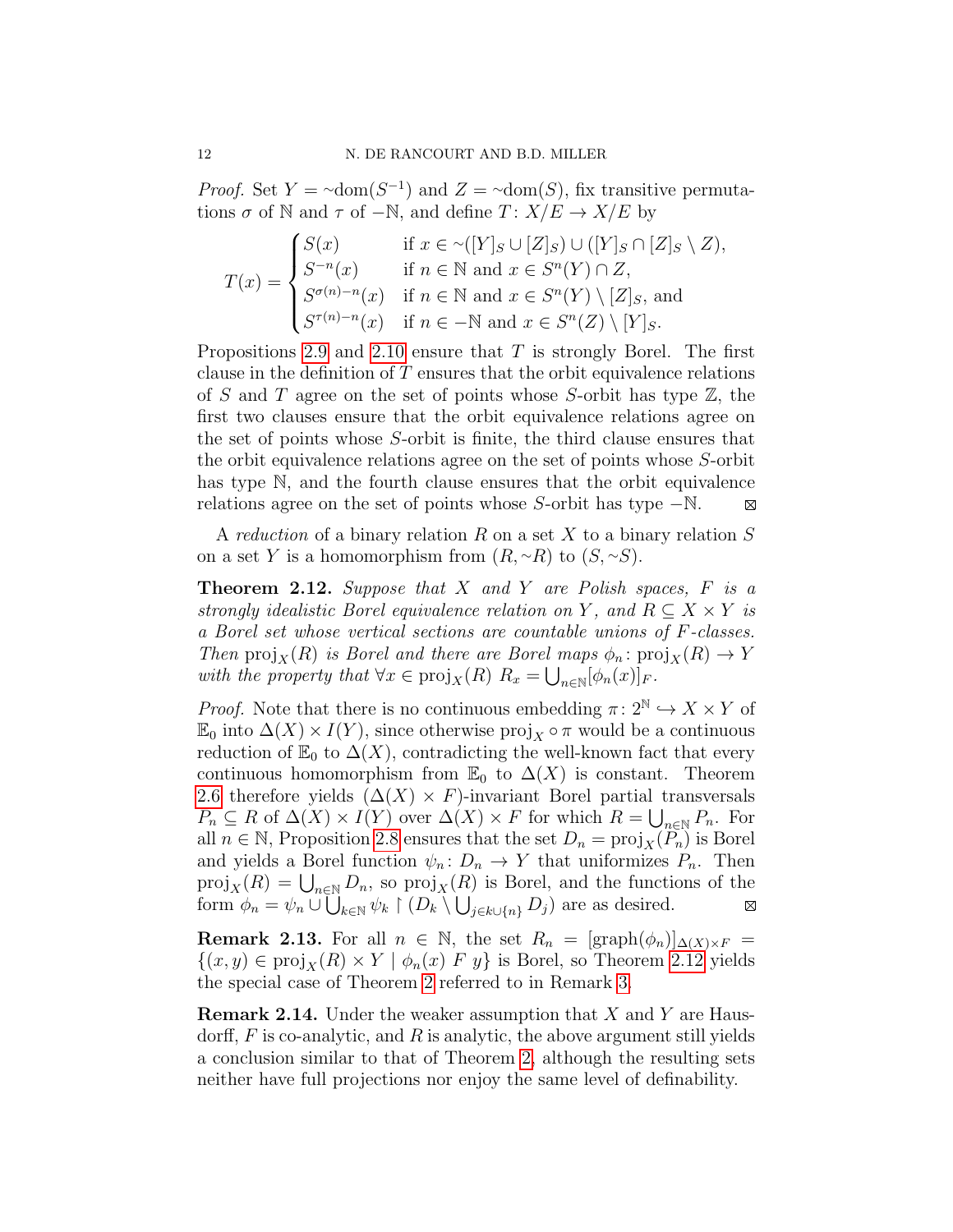We say that a subequivalence relation  $F$  of an equivalence relation  $E$ has *countable index* if every E-class is a countable union of F-classes.

<span id="page-12-1"></span>**Proposition 2.15.** Suppose that  $X$  is a Polish space,  $E$  is a Borel equivalence relation on  $X$ ,  $F$  is a countable-index strongly idealistic Borel subequivalence relation of E, and  $B \subseteq X$  is an F-invariant Borel set. Then  $[B]_E$  is Borel.

*Proof.* By Theorem [2.12,](#page-11-0) there are Borel functions  $\phi_n: X \to X$  for which  $E = \bigcup_{n \in \mathbb{N}} [\text{graph}(\phi_n)]_{\Delta(X) \times F}$ . Then  $[B]_E = \bigcup_{n \in \mathbb{N}} \phi_n^{-1}(B)$ .  $\boxtimes$ 

Given an equivalence relation E on a set X, we say that a set  $Y \subseteq X$ is E-complete if  $X = [Y]_E$ . A transversal of an equivalence relation E over a subequivalence relation  $F$  is an  $E$ -complete partial transversal of  $E$  over  $F$ .

<span id="page-12-3"></span>**Proposition 2.16.** Suppose that X is a topological space,  $F \subseteq E$ are equivalence relations on  $X$  for which the E-saturation of every F-invariant Borel set is Borel, there is a cover  $(B_n)_{n\in\mathbb{N}}$  of X by Finvariant Borel partial transversals of E over F, and  $B \subseteq X$  is an F-invariant Borel partial transversal of E over F. Then B is contained in an F-invariant Borel transversal of E over F.

*Proof.* Set  $B'_0 = B$ , recursively define  $B'_{n+1} = B'_n \cup (B_n \setminus [B'_n]_E)$  for all  $n \in \mathbb{N}$ , and observe that the set  $B' = \bigcup_{n \in \mathbb{N}}^n B'_n$  is as desired.

## 3. Finite bases

<span id="page-12-0"></span>The *support* of a sequence  $s \in 2^{\lt N}$  is given by  $\text{supp}(s) = s^{-1}(\{1\}).$ 

<span id="page-12-4"></span>**Proposition 3.1.** Suppose that X is a set,  $T: X \rightarrow X$  is a bijection, and  $\phi: 2^{\mathbb{N}} \to X$  is a homomorphism from  $\mathbb{G}_0$  to the graph of T. Then  $\forall n \in \mathbb{N} \forall u, v \in 2^{n} \forall c \in 2^{\mathbb{N}} \ T^{|\text{supp}(v)| - |\text{supp}(u)|} (\phi(u \wedge c)) = \phi(v \wedge c).$ 

Proof. Suppose that we have already established the proposition at some  $n \in \mathbb{N}$ . To see that it holds at  $n+1$ , observe that if  $c \in 2^{\mathbb{N}}$  and  $u, v \in 2^n$ , then T<sup>|supp(\$n)|−|supp(u)|</sup>( $\phi(u \wedge (0) \wedge c)$ ) =  $\phi$ (\$<sub>n</sub>  $\wedge$  (0)  $\wedge$  c),  $T(\phi(\mathfrak{s}_n \cap (0) \cap c)) = \phi(\mathfrak{s}_n \cap (1) \cap c)$  since  $\phi$  is a homomorphism, and  $T^{|\text{supp}(v)|-|\text{supp}(\mathfrak{s}_n)|}(\phi(\mathfrak{s}_n \wedge (1) \wedge c)) = \phi(v \wedge (1) \wedge c).$  But  $|\text{supp}(\mathfrak{s}_n)| |\text{supp}(u)|+1+|\text{supp}(v)|-|\text{supp}(s_n)|=|\text{supp}(v\smallfrown(1))|-|\text{supp}(u\smallfrown(0))|,$  $\sup T^{|\text{supp}(v\sim(1))| - |\text{supp}(u\sim(0))|}(\phi(u\sim(0)\sim c)) = \phi(v\sim(1)\sim c).$  $\boxtimes$ 

An equivalence relation E on a space X is *generically ergodic* if every E-invariant set with the Baire property is meager or comeager.

<span id="page-12-2"></span>**Proposition 3.2.** Suppose that  $k \geq 2$ . Then  $\mathbb{F}_k$  is generically ergodic.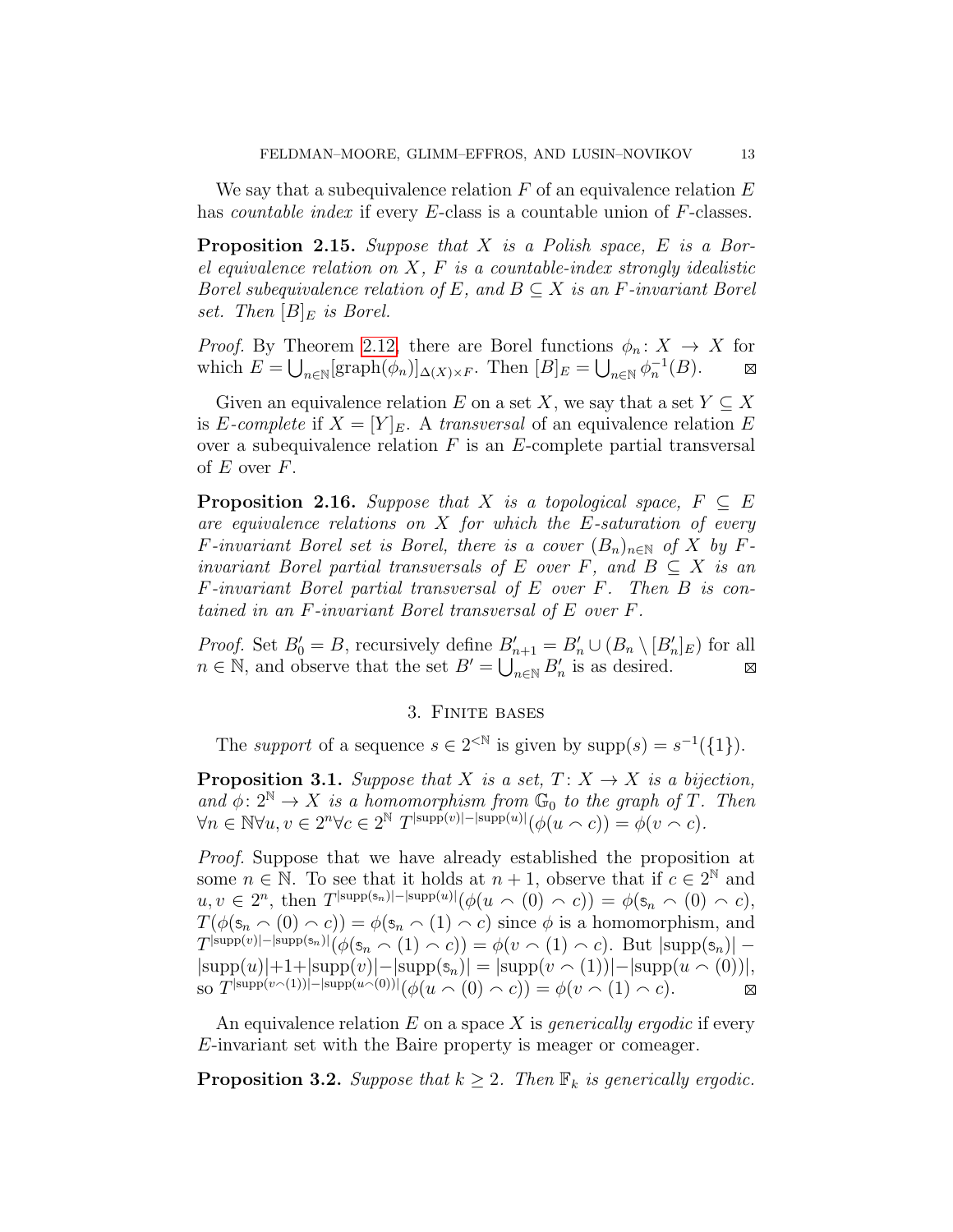*Proof.* Suppose that  $B \subseteq 2^{\mathbb{N}}$  is a non-meager  $\mathbb{F}_k$ -invariant set with the Baire property, fix a sequence  $s \in 2^{\lt N}$  for which B is comeager in  $\mathcal{N}_s$ , and set  $n = |s|$ . It is sufficient to show that B is comeager in  $\mathcal{N}_u$  for all  $u \in 2^{k-1+n}$ . Towards this end, fix an extension  $t \in 2^{k-1+n}$  of s for which  $\sum_{i \leq k-1+n} t(i) \equiv \sum_{i \leq k-1+n} u(i) \pmod{k}$  and define  $\iota \colon \mathcal{N}_t \to \mathcal{N}_u$ by  $\iota(t \nco) = u \nco t$  for all  $c \in 2^{\mathbb{N}}$ . As  $\iota$  is a homeomorphism, it follows that  $\iota(B)$  is comeager in  $\iota(\mathcal{N}_t)$ . But the former set is contained in B, and the latter is  $\mathcal{N}_u$ . ⊠

<span id="page-13-0"></span>**Proposition 3.3.** Suppose that  $X$  is a Baire space,  $E$  is an equivalence relation on  $X$  with respect to which saturations of meager sets are meager,  $F$  is a generically-ergodic subequivalence relation of  $E$ , and  $B \subseteq X$  is an F-invariant set with the Baire property whose complement is E-complete. Then B is meager.

*Proof.* As  $[~\sim B]_E = X$ , it follows that  $[~\sim B]_E$  is not meager, so  $\sim B$  is not meager, thus  $\sim$ B is comeager.  $\boxtimes$ 

We next establish a variant of Proposition [2.15:](#page-12-1)

<span id="page-13-1"></span>**Proposition 3.4.** Suppose that  $n \in \mathbb{Z}^+$ , X is a Hausdorff space, E is an analytic equivalence relation on  $X$ ,  $F$  is a co-analytic equivalence relation on X, E has index n over  $E \cap F$ , and  $B \subseteq X$  is an  $(E \cap F)$ invariant Borel set. Then  $[B]_E$  is Borel.

Proof. As saturations of analytic sets with respect to analytic equivalence relations are clearly analytic, it is sufficient to show that if  $C \subseteq X$ is an  $(E \cap F)$ -invariant co-analytic set, then  $[C]_E$  is co-analytic. Towards this end, let R be the set of pairs  $(x, y) \in X \times X^n$  such that  $\forall i < n \ x \ E \ y(i), \ \forall i < j < n \ \neg y(i) \ F \ y(j), \text{ and } \forall i < n \ y(i) \notin C, \text{ and }$ note that  $\sim [C]_E = \text{proj}_X(R)$  and R is analytic, thus so too is  $\sim [C]_E$ . ⊠

A reduction of a sequence  $(R_i)_{i\in I}$  of binary relations on a set X to a sequence  $(S_i)_{i\in I}$  of binary relations on a set Y is a function  $\phi \colon X \to Y$ that is a reduction of  $R_i$  to  $S_i$  for all  $i \in I$ . An *embedding* is an injective reduction. We next note that the family  $\{(\mathbb{E}_0, \mathbb{F}_n) \mid p \text{ is prime}\}\$ is a minimal basis for  $\{(\mathbb{E}_0, \mathbb{F}_k) \mid k \geq 2\}$  under any quasi-order between Baire-measurable reducibility and continuous embeddability:

<span id="page-13-2"></span>**Proposition 3.5.** Suppose that  $j, k \geq 2$ .

- (1) If j | k, then there is a continuous embedding  $\phi: 2^{\mathbb{N}} \to 2^{\mathbb{N}}$  of  $(\mathbb{E}_0, \mathbb{F}_i)$  into  $(\mathbb{E}_0, \mathbb{F}_k)$ .
- (2) If j and k are relatively prime, then there is no Baire-measurable homomorphism  $\phi: 2^{\mathbb{N}} \to 2^{\mathbb{N}}$  from  $(\mathbb{E}_0 \setminus \mathbb{F}_j, \mathbb{F}_j)$  to  $(\mathbb{E}_0 \setminus \mathbb{F}_k, \mathbb{F}_k)$ .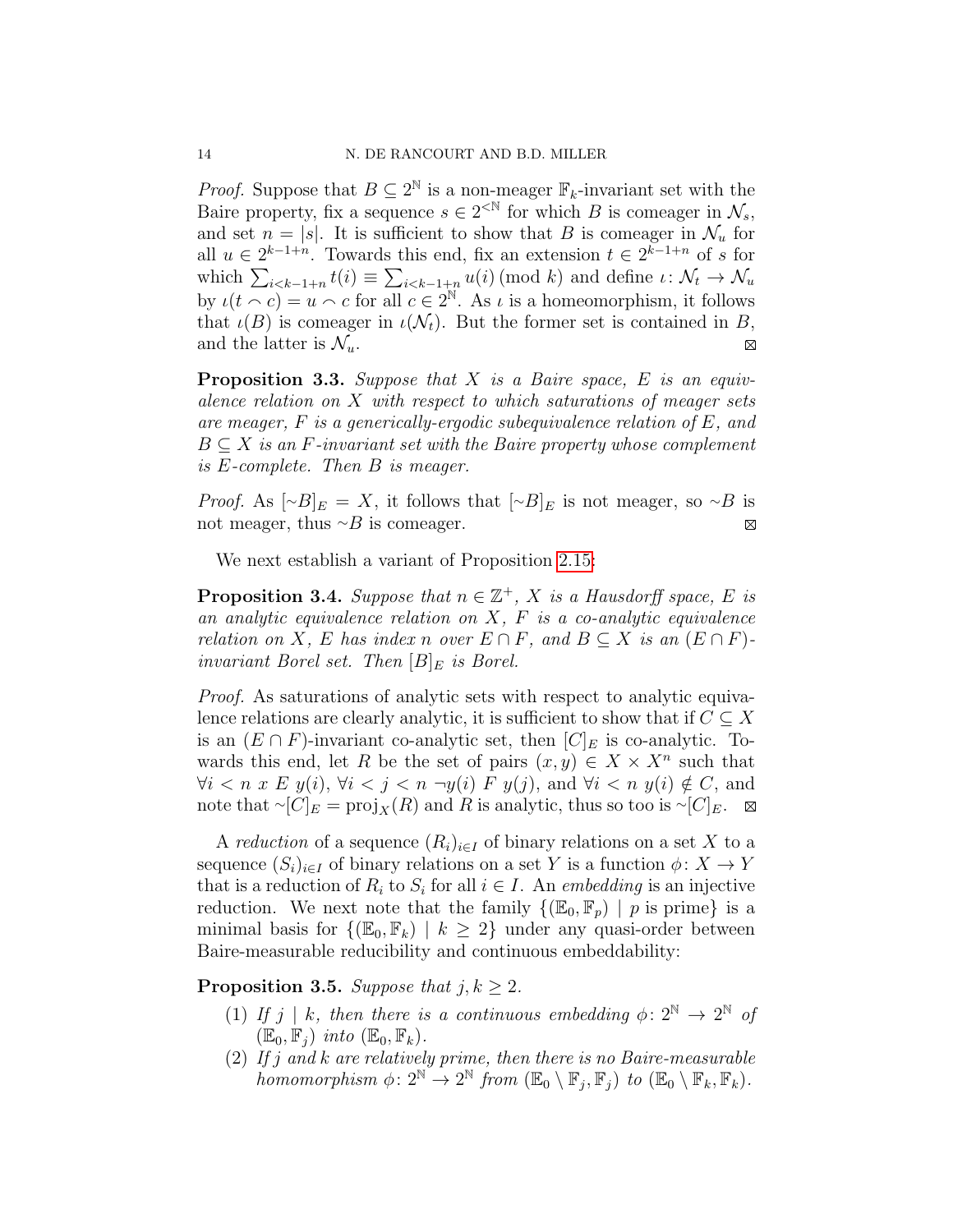*Proof.* To see (1), observe that the function  $\phi: 2^{\mathbb{N}} \to 2^{\mathbb{N}}$  given by  $\phi(c)$  =  $\bigoplus_{n\in\mathbb{N}}(c(n))^{k/j}$  is a continuous embedding of  $(\mathbb{E}_0,\mathbb{F}_j)$  into  $(\mathbb{E}_0,\mathbb{F}_k)$ .

To see (2), suppose, towards a contradiction, that there is such a homomorphism  $\phi: 2^{\mathbb{N}} \to 2^{\mathbb{N}}$ . For all  $\ell \in \{j, k\}$ , define  $\psi_{\ell}: 2^{\mathbb{N}} \to 2^{\mathbb{N}}$  by  $\psi_{\ell}(1)^n \cap (0) \cap c) = (1)^n \cap (1) \cap c$  for all  $c \in 2^{\mathbb{N}}$  and  $n \in \mathbb{N}$  and  $\psi_{\ell}(1^{\infty}) = (0)^{\ell-1} \cap (1)^{\infty}$ , so that  $\psi_{\ell}$  factors over  $\mathbb{F}_{\ell}$  to a permutation of  $2^N/\mathbb{F}_\ell$  whose orbit equivalence relation is  $\mathbb{E}_0/\mathbb{F}_\ell$ . In particular, it follows that the sets of the form  $B_i = \{c \in 2^{\mathbb{N}} \mid \phi(\psi_j(c)) \mathbb{F}_k \ \psi_k^i(\phi(c))\},\$ for  $0 < i < k$ , are  $\mathbb{F}_j$ -invariant and partition  $2^{\mathbb{N}}$ , so Proposition [3.2](#page-12-2) yields a unique i for which  $B_i$  is comeager. As  $\mathbb{E}_0$ -saturations of meager sets are meager, there are comeagerly-many  $c \in 2^{\mathbb{N}}$  for which  $[c]_{\mathbb{E}_0} \subseteq B_i$ . Given any such c, note that  $c \mathbb{F}_j \psi_j^j$  $j^j(c),$  so  $\phi(c)$   $\mathbb{F}_k$   $\psi_k^{ij}$  $_{k}^{ij}(\phi(c))$ , thus  $k \mid ij$ , the desired contradiction.  $\boxtimes$ 

Along with Propositions [2.15](#page-12-1) and [2.16,](#page-12-3) the following fact yields the special case of Theorem [1](#page-1-1) where there exists  $k \in \mathbb{N}$  for which every  $E$ -class has cardinality at most  $k$ :

<span id="page-14-0"></span>**Theorem 3.6.** Suppose that  $k \geq 2$ , X is a Hausdorff space, E is an analytic equivalence relation on  $X$ ,  $F$  is a Borel equivalence relation on X, and every E-class is a union of at most  $k$  (E $\cap$ F)-classes. Then exactly one of the following holds:

- (1) There is a cover  $(B_i)_{i\leq k}$  of X by  $(E\cap F)$ -invariant Borel partial transversals of E over  $E \cap F$ .
- (2) There is a continuous embedding  $\pi: 2^{\mathbb{N}} \hookrightarrow X$  of  $(\mathbb{E}_0, \mathbb{F}_p)$  into  $(E, F)$  for some prime  $p \leq k$ .

Proof. To see that the conditions are mutually exclusive, note that if both hold, then there exists  $i < k$  for which  $\pi^{-1}(B_i)$  is a non-meager Borel partial transversal of  $\mathbb{E}_0$  over  $\mathbb{F}_p$ , contradicting Proposition [3.3.](#page-13-0)

To see that at least one of the conditions holds, suppose that we have already established the theorem strictly below k, and define  $Y =$  $\{y \in X^k \mid \forall i < j < k \ y(i) \ (E \setminus F) \ y(j)\}.$  It is sufficient to show that at least one of the following holds:

- (a) There is an  $(E \cap F)$ -invariant Borel partial transversal  $B \subseteq X$ of E over  $E \cap F$  for which  $\text{proj}_0(Y) \subseteq [B]_E$ .
- (b) There is a continuous embedding  $\pi \colon \overline{2^N} \hookrightarrow \text{proj}_0(Y)$  of  $(\mathbb{E}_0, \mathbb{F}_p)$ into  $(E \restriction \text{proj}_0(Y), F \restriction \text{proj}_0(Y))$  for some prime  $p \leq k$ .

Let  $\Sigma$  be the set of permutations  $\sigma$  of k for which  $\sigma(0) \neq 0$ , and for each  $\sigma \in \Sigma$ , let  $G_{\sigma}$  be the digraph on Y with respect to which two sequences y and z are related if and only if  $\forall i < k$   $y(\sigma(i))$   $(E \cap F)$   $z(i)$ .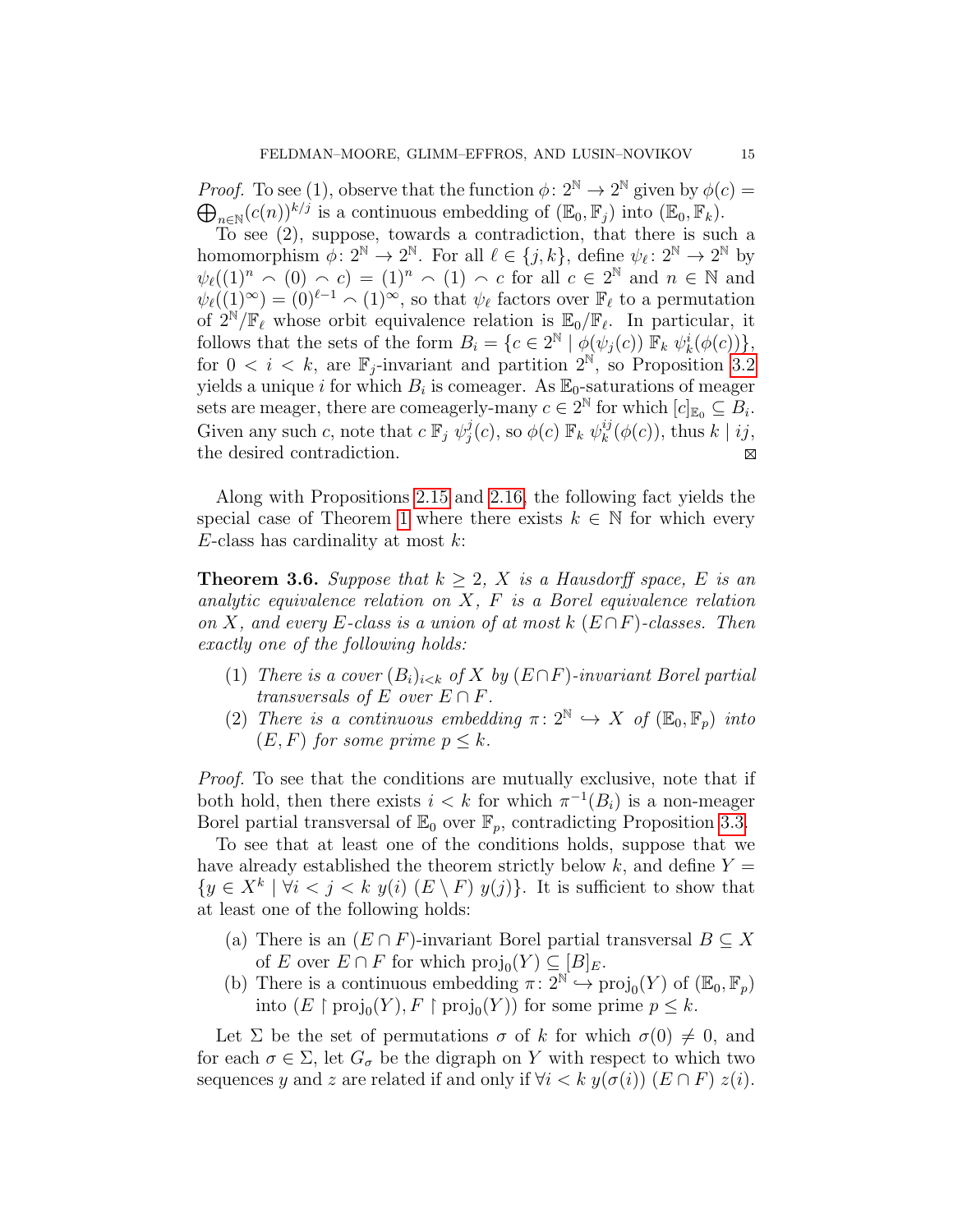**Lemma 3.7.** Suppose that there are Borel N-colorings  $c_{\sigma}: Y \to \mathbb{N}$  of  $G_{\sigma}$  for all  $\sigma \in \Sigma$ . Then there is an  $(E \cap F)$ -invariant Borel partial transversal  $B \subseteq X$  of E over  $E \cap F$  for which  $\text{proj}_0(Y) \subseteq [B]_E$ .

*Proof.* Note that the function  $c_{\Sigma}: Y \to \mathbb{N}^{\Sigma}$  given by  $c_{\Sigma}(y)(\sigma) = c_{\sigma}(y)$ is a Borel  $\mathbb{N}^{\Sigma}$ -coloring of the digraph  $G_{\Sigma} = \bigcup_{\sigma \in \Sigma} G_{\sigma}$ , and if  $Z \subseteq Y$  is a Borel  $G_{\Sigma}$ -independent set, then  $\text{proj}_{0}(Z)$  is an analytic partial transversal of E over  $E \cap F$ , so Proposition [2.1](#page-7-1) ensures that it is contained in an  $(E \cap F)$ -invariant Borel partial transversal of E over  $E \cap F$ , thus there is a cover  $(B_n)_{n\in\mathbb{N}}$  of  $\text{proj}_0(Y)$  by  $(E \cap F)$ -invariant Borel partial transversals of E over  $E \cap F$ . Then Propositions [2.16](#page-12-3) and [3.4](#page-13-1) yield an  $(E \cap F)$ -invariant Borel transversal  $C \subseteq \text{proj}_0(Y)$  of  $E \restriction \text{proj}_0(Y)$  over  $(E \cap F)$  | proj<sub>0</sub> $(Y)$ , in which case one more application of Proposition [2.1](#page-7-1) yields an  $(E \cap F)$ -invariant Borel partial transversal  $B \supseteq C$  of E over  $E \cap F$ . ⊠

Suppose now that there exists  $\sigma \in \Sigma$  for which there is no Borel coloring  $c_{\sigma} : Y \to \mathbb{N}$  of  $G_{\sigma}$ . Then Theorem [1.4](#page-5-0) yields a continuous homomorphism  $\phi: 2^{\mathbb{N}} \to Y$  from  $\mathbb{G}_0$  to  $G_{\sigma}$ . Define  $\phi_0 = \text{proj}_0 \circ \phi$  and  $j = |\{\sigma^n(0) \mid n \in \mathbb{Z}\}|.$  As the relations  $E' = (\phi_0 \times \phi_0)^{-1}(E)$  and  $F' =$  $(\phi_0 \times \phi_0)^{-1}(F)$  have the Baire property, Proposition [2.3](#page-7-2) ensures that they are meager, and since the closed relation  $D' = (\phi_0 \times \phi_0)^{-1}(\Delta(X))$ is contained in  $E'$ , it is nowhere dense, so Proposition [2.4](#page-8-0) yields a continuous homomorphism  $\psi: 2^{\mathbb{N}} \to 2^{\mathbb{N}}$  from  $\left(\sim \Delta(2^{\mathbb{N}}), \mathbb{F}_j, \mathbb{E}_0 \setminus \mathbb{F}_j, \sim \mathbb{E}_0\right)$ to  $( \sim D', \mathbb{F}_j, \mathbb{E}_0 \setminus \mathbb{F}_j, \sim (E' \cup F'))$ . As Proposition [3.1](#page-12-4) ensures that  $\phi_0$  is a homomorphism from  $(\mathbb{F}_j, \mathbb{E}_0 \setminus \mathbb{F}_j)$  to  $(E \cap F, E \setminus F)$ , it follows that  $\phi_0 \circ \psi$ is a continuous embedding of  $(\mathbb{E}_0, \mathbb{F}_i)$  into  $(E, F)$ , so it only remains to observe that if  $p$  is any prime dividing  $j$ , then Proposition [3.5](#page-13-2) ensures that there is a continuous embedding of  $(\mathbb{E}_0, \mathbb{F}_p)$  into  $(\mathbb{E}_0, \mathbb{F}_j)$ , and therefore of  $(\mathbb{E}_0, \mathbb{F}_p)$  into  $(E, F)$ .  $\boxtimes$ 

A partial uniformization of a set  $R \subseteq X \times Y$  over an equivalence relation  $F$  on  $Y$  is a subset of  $R$  whose vertical sections are contained in F-classes. Along with Theorem [2.12](#page-11-0) and Proposition [2.16,](#page-12-3) the follow-ing fact yields the special case of Theorem [2](#page-1-0) where there exists  $k \in \mathbb{N}$ for which every vertical section of  $R$  has cardinality at most  $k$ :

<span id="page-15-0"></span>**Theorem 3.8.** Suppose that  $k \geq 2$ , X and Y are Hausdorff spaces,  $E$  is an analytic equivalence relation on  $X$ ,  $F$  is a Borel equivalence relation on Y, and  $R \subseteq X \times Y$  is an  $(E \times \Delta(Y))$ -invariant analytic set whose vertical sections are contained in unions of at most k F-classes. Then exactly one of the following holds:

(1) There is a cover  $(R_i)_{i \leq k}$  of R by  $((E \times F) \restriction R)$ -invariant Borel-in-R partial uniformizations of R over F.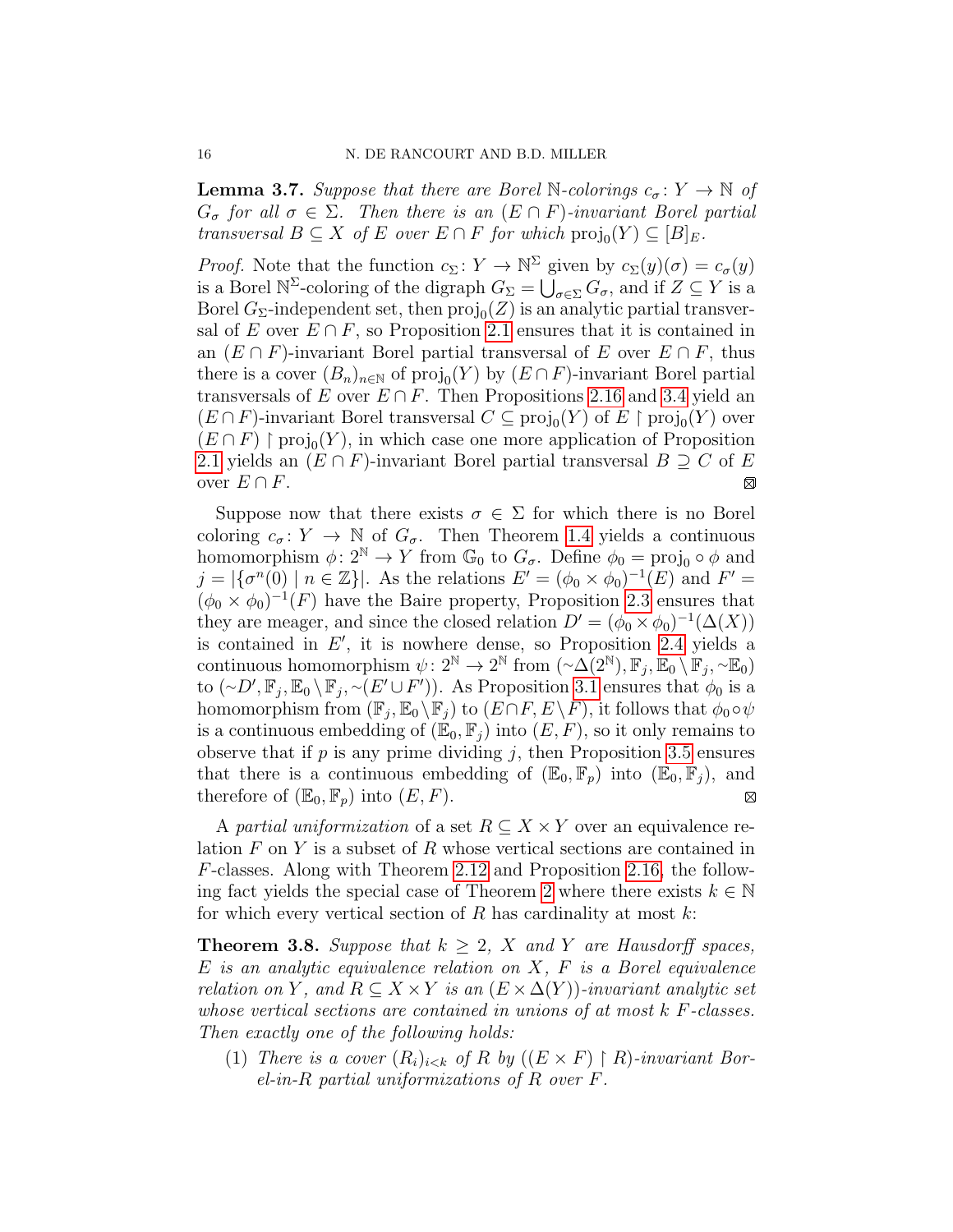(2) There are continuous embeddings  $\pi_X: 2^{\mathbb{N}} \hookrightarrow X$  of  $\mathbb{E}_0$  into E and  $\pi_Y: 2^{\mathbb{N}} \hookrightarrow Y$  of  $\mathbb{F}_p$  into F such that  $(\pi_X \times \pi_Y)(\mathbb{E}_0) \subseteq R$  for some prime  $p \leq k$ .

Proof. To see that the conditions are mutually exclusive, note that if both hold, then there exists  $i < k$  for which  $proj_1((\pi_X \times \pi_Y)^{-1}(R_i))$  is a non-meager partial transversal of  $\mathbb{E}_0$  over  $\mathbb{F}_p$  with the Baire property, contradicting Proposition [3.3.](#page-13-0)

To see that at least one of the conditions holds, note that  $(E \times I(Y))$ R is analytic and  $(I(X) \times F) \upharpoonright R$  is Borel, and appeal to Theorem [3.6](#page-14-0) to see that if condition (1) fails, then there is a continuous embedding  $\pi\colon 2^{\mathbb{N}}\hookrightarrow R$  of  $(\mathbb{E}_0,\mathbb{F}_p)$  into  $((E\times I(Y))\upharpoonright R,(E\times F)\upharpoonright R)$  for some prime  $p \leq k$ . It follows that the function  $\pi'_X = \text{proj}_X \circ \pi$  is a continuous reduction of  $\mathbb{E}_0$  to E and the function  $\pi'_Y = \text{proj}_Y \circ \pi$  is a continuous homomorphism from  $(\mathbb{F}_p, \mathbb{E}_0 \setminus \mathbb{F}_p)$  to  $(F, \sim F)$ , and therefore from  $\mathbb{G}_0$ to ∼F, so Proposition [2.3](#page-7-2) ensures that the equivalence relation  $F' =$  $(\pi'_Y \times \pi'_Y)^{-1}(F)$  is meager, in which case the closed relations  $D'_X =$  $(\pi'_X \times \pi'_X)^{-1}(\Delta(X))$  and  $D'_Y = (\pi'_Y \times \pi'_Y)^{-1}(\Delta(Y))$  are nowhere dense, so Proposition [2.4](#page-8-0) yields a continuous homomorphism  $\pi$ ':  $2^{\mathbb{N}} \to 2^{\mathbb{N}}$  $\text{from } (\sim\Delta(2^{\mathbb{N}}), \mathbb{F}_p, \mathbb{E}_0 \setminus \mathbb{F}_p, \sim \mathbb{E}_0) \text{ to } (\sim(D'_X \cup D'_Y), \mathbb{F}_p, \mathbb{E}_0 \setminus \mathbb{F}_p, \sim(\mathbb{E}_0 \cup F')),$ thus the functions  $\pi_X = \pi'_X \circ \pi'$  and  $\pi_Y = \pi'_Y \circ \pi'$  are continuous embeddings of  $\mathbb{E}_0$  into E and  $\mathbb{F}_p$  into F. As  $\pi(2^{\mathbb{N}}) \subseteq R$ , it follows that  $(\pi_X \times \pi_Y)(\Delta(2^{\mathbb{N}})) \subseteq R$ , so the facts that  $\pi_X$  is a homomorphism from  $\mathbb{E}_0$  to E and R is  $(E \times \Delta(Y))$ -invariant ensure that  $(\pi_X' \times \pi_Y')(\mathbb{E}_0) \subseteq R$ , thus the fact that  $\pi'$  is a homomorphism from  $\mathbb{E}_0$  to  $\mathbb{E}_0$  implies that  $(\pi_X \times \pi_Y)(\mathbb{E}_0) \subseteq R$ .  $\boxtimes$ 

Given a binary relation R on X, set  $R^{-1} = \{(y, x) \in X \times X \mid x \mathbb{R} y\}.$ Given an equivalence relation  $F$  on  $X$ , we say that  $R$  is the graph of a partial injection over F if  $\forall (x, y), (x', y') \in R$   $(x F x' \iff y F y')$ . Along with Proposition [2.11,](#page-10-2) the following fact yields the special case of Theorem [5](#page-2-1) where there exists  $k \in \mathbb{N}$  for which every E-class has cardinality at most  $k + 1$ :

<span id="page-16-0"></span>**Theorem 3.9.** Suppose that  $k \geq 2$ , X is a Hausdorff space, E is an analytic equivalence relation on  $X$ ,  $F$  is a Borel equivalence relation on X, and every E-class is a union of at most  $k + 1$   $(E \cap F)$ -classes. Then exactly one of the following holds:

- (1) There is a cover  $(R_{i,j})_{i,j\leq k}$  of  $E \setminus F$  by  $((E \cap F) \times (E \cap F))$ invariant Borel graphs of partial injections over  $E \cap F$ .
- (2) There is a continuous embedding  $\pi: 2^N \times 2 \hookrightarrow X$  of  $(\mathbb{E}_0 \times$  $I(2), \mathbb{E}_0 \sqcup \mathbb{F}_p$  into  $(E, F)$  for some prime  $p \leq k$ .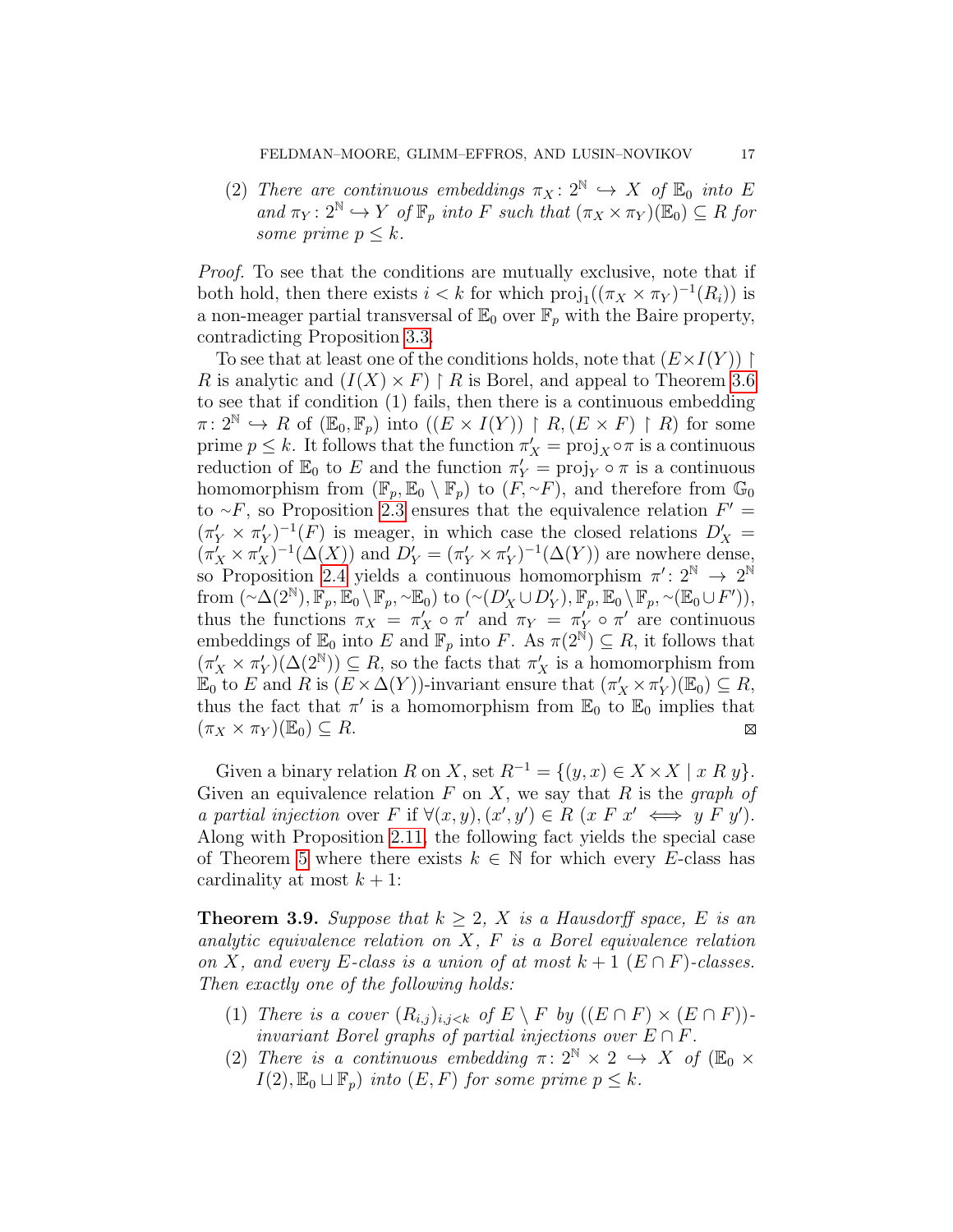Proof. To see that the conditions are mutually exclusive, observe that if they both hold, then there exist  $i, j \lt k$  with the property that  ${c \in 2^{\mathbb{N}} \mid \pi(c,0) R_{i,j} \pi(c,1)} \times {1}$  is a non-meager partial transversal of  $\mathbb{E}_0 \times \Delta({1})$  over  $\mathbb{F}_p \times \Delta({1})$  with the Baire property, a contradiction.

To see that at least one of the conditions holds, note first that if there are  $((E \cap F) \times F) \restriction (E \setminus F)$ -invariant Borel-in- $(E \setminus F)$  partial uniformizations  $R_j$  of  $E \setminus F_j$  over F for which  $E \setminus F = \bigcup_{j < k} R_j$ , then the sets of the form  $R_i \cap R_i^{-1}$  $j^{-1}$ , where  $i, j < k$ , are as desired. By Theorem [3.8,](#page-15-0) we can therefore assume that there are continuous embeddings  $\pi_X\colon 2^{\mathbb{N}}\hookrightarrow X$  of  $\mathbb{E}_0$  into  $E\cap F$  and  $\pi_Y\colon 2^{\mathbb{N}}\hookrightarrow X$  of  $\mathbb{F}_p$  into  $F$  such that  $(\pi_X \times \pi_Y)(\mathbb{E}_0) \subseteq E \backslash F$  for some prime  $p \leq k$ . As  $\mathbb{E}_0$  has countable index below the equivalence relation  $E' = (\pi_X \times \pi_X)^{-1}(E)$ , the latter is meager, so the closed subequivalence relation  $D' = (\pi_X \times \pi_X)^{-1}(\Delta(X))$  is nowhere dense, thus Proposition [2.4](#page-8-0) yields a continuous homomorphism  $\pi' \colon 2^{\mathbb{N}} \to 2^{\mathbb{N}}$  from  $\left(\sim \Delta(2^{\mathbb{N}}), \mathbb{F}_p, \mathbb{E}_0 \setminus \mathbb{F}_p, \sim \mathbb{E}_0\right)$  to  $\left(\sim D', \mathbb{F}_p, \mathbb{E}_0 \setminus \mathbb{F}_p, \sim E'\right)$ . Define  $\pi: 2^{\mathbb{N}} \times 2 \to X$  by  $\pi(c, 0) = (\pi_X \circ \pi')(c)$  and  $\pi(c, 1) = (\pi_Y \circ \pi')(c)$ for all  $c \in 2^{\mathbb{N}}$ .

### 4. Dichotomies

<span id="page-17-0"></span>Let  $[X]^n$  denote the family of subsets of X of cardinality n. When X is a topological space, we endow  $[X]^n$  with the topology generated by the sets of the form  $\{a \in [X]^n \mid \exists f : a \hookrightarrow n \forall x \in a \ x \in U_{f(x)}\},\$ where  $(U_i)_{i \le n}$  is a sequence of open subsets of X. Let  $[X]_E^n$  denote the subspace consisting of sets which are contained in a single E-class, and let  $[X]_{E,F}^n$  denote the further subspace consisting of such sets which are partial transversals of F. Define  $[X]^{< \aleph_0} = \bigcup_{n \in \mathbb{N}} [X]^n$ ,  $[X]_E^{< \aleph_0} =$  $\bigcup_{n\in\mathbb{N}}[X]_E^n$ , and  $[X]_{E,F}^{\leq\aleph_0}=\bigcup_{n\in\mathbb{N}}[X]_{E,F}^n$ .

The *trace* of a family  $\mathscr{A} \subseteq [X]_E^{\leq \aleph_0}$  on an equivalence class C of E is given by  $\mathscr{A} \restriction C = \{a \in \mathscr{A} \mid a \subseteq C\}$ . We say that two subsets of X are F-disjoint if their F-saturations are disjoint,  $\mathscr A$  is F-intersecting if no two sets in  $\mathscr A$  are F-disjoint, and  $\mathscr A$  is E-locally F-intersecting if its trace on every E-class is F-intersecting. A set  $Y \subseteq X$  punctures  $\mathscr A$  if it intersects every set in  $\mathscr A$ . For each non-empty set  $a' \in [X]_E^{\langle \aleph_0 \rangle}$ , define  $[a', \mathscr{A}]_F = \{ [a]_F \mid a \in \mathscr{A} \text{ and } a' \subseteq [a]_F \}.$ 

A partial quasi-transversal of an equivalence relation  $E$  over a subequivalence relation F is a set  $Y \subseteq X$  for which there exists  $k \in \mathbb{N}$  such that every  $(E \restriction Y)$ -class is contained in a union of at most k F-classes. The following fact is essentially a special case of [\[CCM16,](#page-24-2) Proposition 2.3.1]; we provide the proof for the reader's convenience: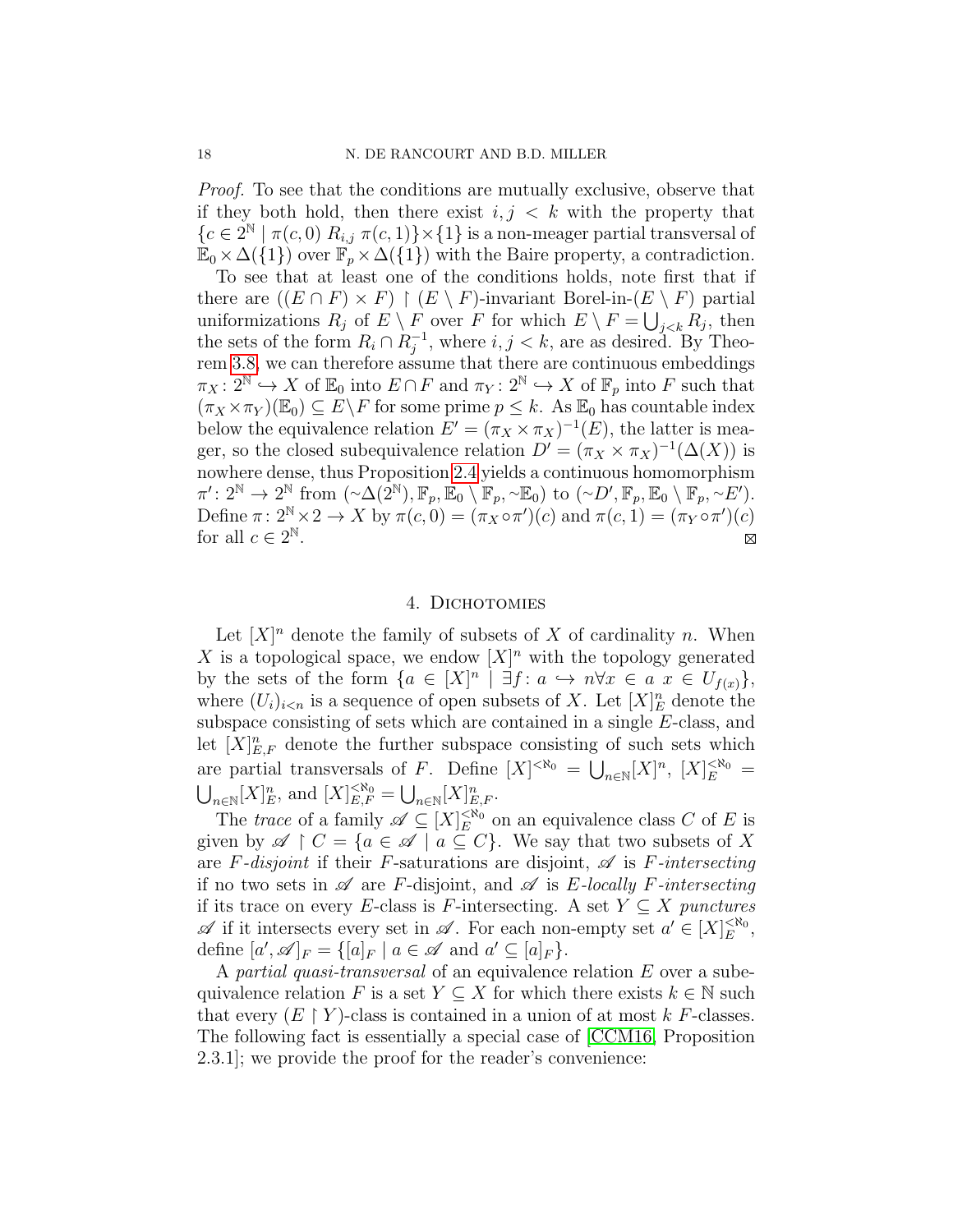<span id="page-18-2"></span>**Proposition 4.1.** Suppose that  $X$  is a Hausdorff space,  $E$  is an analytic equivalence relation on  $X$ ,  $F$  is a Borel equivalence relation on X, and  $\mathscr{A} \subseteq [X]_{E,F}^{\leq \aleph_0}$  is an E-locally F-intersecting analytic family of sets of bounded finite cardinality. Then there is an  $(E \cap F)$ -invariant Borel partial quasi-transversal  $B \subseteq X$  of E over  $E \cap F$  puncturing  $\mathscr A$ .

*Proof.* Recursively define  $f(n) = n^{n+1} + \sum_{0 \le k \le n} f(k)$  for all  $n \in \mathbb{Z}^+$ . We will show that if every set in  $\mathscr A$  has cardinality at most n, then there is an  $(E \cap F)$ -invariant Borel set  $B \subseteq X$  puncturing  $\mathscr A$  such that every  $(E \restriction B)$ -class is contained in a union of at most  $f(n)$   $(E \cap F)$ -classes.

We proceed by induction on n. The base case  $n = 1$  follows from an application of Proposition [2.1](#page-7-1) to the equivalence relation  $E \cap F$  and the digraph  $E \setminus F$ , so suppose that  $n \geq 2$  and we have established the proposition strictly below  $n$ . We will construct analytic families  $\mathscr{A}_k \subseteq \mathscr{A}$  and  $\mathscr{A}'_k \subseteq [X]^k_{E,F}$ , as well as  $(E \cap F)$ -invariant Borel sets  $B_k \subseteq X$ , such that:

- (1)  $\forall k < n \ \mathscr{A}_k = \{a \in \mathscr{A}_{k+1} \mid a \cap B_{k+1} = \emptyset\}.$
- (2)  $\forall 1 \leq k \leq n$   $\mathscr{A}'_k = \{a' \in [X]_{E,F}^k \mid |[a', \mathscr{A}_k]_{E \cap F}| > n^{n-k}\}.$
- (3)  $\forall 1 \leq k \leq n$   $B_k$  punctures  $\mathscr{A}_k^i$ .
- (4)  $\forall 1 \leq k \leq n \ E$  has index at most  $f(k)$  over  $E \cap F$  on  $B_k$ .

We proceed by reverse recursion, beginning with  $\mathscr{A}_n = \mathscr{A}, \ \mathscr{A}'_n = \emptyset$ , and  $B_n = \emptyset$ . Suppose now that  $0 < k < n$  and we have already found  $\mathscr{A}_{k+1}, \mathscr{A}'_{k+1}$ , and  $B_{k+1}$ . Conditions (1) and (2) then yield  $\mathscr{A}_k$  and  $\mathscr{A}'_k$ .

<span id="page-18-0"></span>**Lemma 4.2.** Suppose that  $a' \in \mathscr{A}_k'$  and  $x \in [a']_E \setminus [a']_F$ . Then the  $family [a' \cup \{x\}, \mathscr{A}_k]_{E \cap F}$  has cardinality at most  $n^{n-(k+1)}$ .

*Proof.* We can clearly assume that  $[a' \cup \{x\}, \mathscr{A}_k]_{E \cap F} \neq \emptyset$ . Given any set  $a \in [a' \cup \{x\}, \mathscr{A}_k]_{E \cap F}$ , condition (1) ensures that  $a \cap B_{k+1} = \emptyset$ , thus  $(a' \cup \{x\}) \cap B_{k+1} = \emptyset$ . Condition (3) therefore implies that  $a' \cup \{x\} \notin$  $\mathscr{A}'_{k+1}$ , so  $|[a' \cup \{x\}, \mathscr{A}_{k+1}]_{E \cap F}| \leq n^{n-(k+1)}$  by condition (2). As condition (1) also ensures that  $\mathscr{A}_k \subseteq \mathscr{A}_{k+1}$ , the lemma follows.

<span id="page-18-1"></span>**Lemma 4.3.** Suppose that  $a' \in \mathscr{A}'_k$  and  $b \subseteq [a']_E \setminus [a']_F$  has cardinality at most n. Then there exists  $a \in \mathscr{A}_k$  whose  $(E \cap F)$ -saturation contains a' and is disjoint from b.

*Proof.* Lemma [4.2](#page-18-0) ensures that  $|[a' \cup \{x\}, \mathscr{A}_k]_{E \cap F}| \leq n^{n-(k+1)}$  for all  $x \in b$ , so  $[a', \mathscr{A}_k]_{E \cap F}$  contains at most  $n^{n-k}$  sets intersecting b, thus condition (2) implies that  $[a', \mathscr{A}_k]_{E \cap F}$  contains a set disjoint from b.

**Lemma 4.4.** The family  $\mathscr{A}'_k$  is E-locally F-intersecting.

*Proof.* Suppose, towards a contradiction, that there are  $(E \cap F)$ -disjoint sets  $a', b' \in \mathscr{A}_{k}'$  with the property that  $[a']_E = [b']_E$ . Then Lemma [4.3](#page-18-1)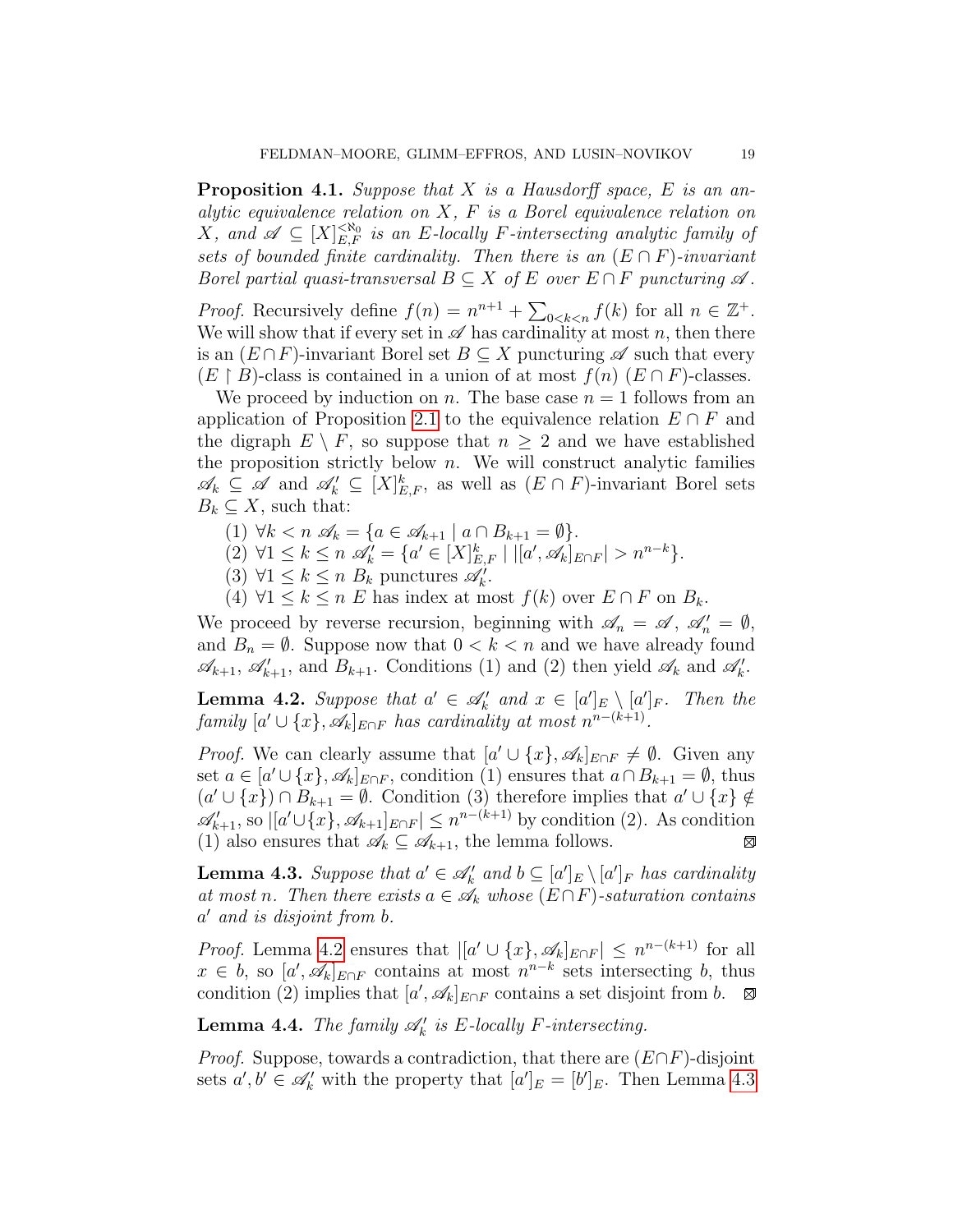yields  $b \in \mathscr{A}_k$  whose  $(E \cap F)$ -saturation contains  $b'$  and is disjoint from a', as well as  $a \in \mathscr{A}_k$  whose  $(E \cap F)$ -saturation contains a' and is disjoint from b, contradicting the fact that  $\mathscr A$  is E-locally F-intersecting. ⊠

As the induction hypothesis yields an  $(E \cap F)$ -invariant Borel set  $B_k \subseteq X$  puncturing  $\mathscr{A}'_k$  on which E has index at most  $f(k)$  over  $E \cap F$ , this completes the recursive construction. Define  $A_0 = \bigcup \mathscr{A}_0$ .

**Lemma 4.5.** Suppose that  $x \in A_0$ . Then  $A_0 \cap [x]_E$  is contained in a union of at most  $n^{n+1}$   $(E \cap F)$ -classes.

*Proof.* Fix  $a_0 \in \mathcal{A}_0$  for which  $x \in a_0$ , and note that if  $y \in a_0$ , then  $|\{[a]_{E\cap F} \mid a \in \mathscr{A}_0 \text{ and } y \in [a]_{E\cap F}\}| \leq n^{n-1}$ , in which case  $\bigcup \{[a]_{E\cap F} \mid a \in \mathscr{A}_0 \text{ and } y \in [a]_{E\cap F}\}\$  $a \in \mathscr{A}_0$  and  $y \in [a]_{E \cap F}$  is a union of at most  $n^n$   $(E \cap F)$ -classes. But every element of  $A_0 \cap [x]_E$  is contained in a set of this form, so  $A_0 \cap [x]_E$ is contained in a union of at most  $n^{n+1}$   $(E \cap F)$ -classes.

By applying Proposition [2.1](#page-7-1) to the equivalence relation  $E \cap F$  and the dihypergraph  $G = \{x \in X^{n^{n+1}+1} \mid \forall i \leq j \leq n^{n+1} \ x(i) \ (E \setminus F) \ y(j) \},\$ we obtain an  $(E \cap F)$ -invariant Borel set  $B_0 \supseteq A_0$  with the property that every  $(E \restriction B_0)$ -class is contained in a union of at most  $n^{n+1}$  $(E \cap F)$ -classes. It only remains to note that if  $a \in \mathscr{A}$ , then there is a least  $k \leq n$  such that  $a \in \mathscr{A}_k$ , in which case  $a \cap B_k$  is non-empty, so the set  $B = \bigcup_{k \leq n} B_k$  punctures  $\mathscr A$ .  $\boxtimes$ 

A partial quasi-transversal of an equivalence relation E on X is a partial quasi-transversal of E over  $\Delta(X)$ . Theorem [1](#page-1-1) is a consequence of Propositions [2.15](#page-12-1) and [2.16,](#page-12-3) Theorem [3.6,](#page-14-0) and the following:

<span id="page-19-0"></span>**Theorem 4.6.** Suppose that  $X$  is a Hausdorff space,  $E$  is an analytic equivalence relation on  $X$ ,  $F$  is a Borel equivalence relation on  $X$ , and every E-class is a countable union of  $(E \cap F)$ -classes. Then exactly one of the following holds:

- (1) There is a cover  $(B_n)_{n\in\mathbb{N}}$  of X by  $(E\cap F)$ -invariant Borel partial quasi-transversals of E over  $E \cap F$ .
- (2) There exists a continuous embedding  $\pi \colon 2^{\mathbb{N}} \hookrightarrow X$  of  $(\mathbb{E}_0, \Delta(2^{\mathbb{N}}))$ into  $(E, F)$ .

Proof. To see that the conditions are mutually exclusive, note that if both hold, then there exists  $n \in \mathbb{N}$  for which  $\pi^{-1}(B_n)$  is a non-meager Borel partial quasi-transversal of  $\mathbb{E}_0$ . But the proof of the well-known fact that every partial transversal of  $\mathbb{E}_0$  with the Baire property is meager works just as well to show that every partial quasi-transversal of  $\mathbb{E}_0$  with the Baire property is meager, a contradiction.

To see that at least one of the conditions holds, we can assume that  $E \nsubseteq F$ , so there are continuous surjections  $\phi_{E \backslash F} : \mathbb{N}^{\mathbb{N}} \to E \setminus$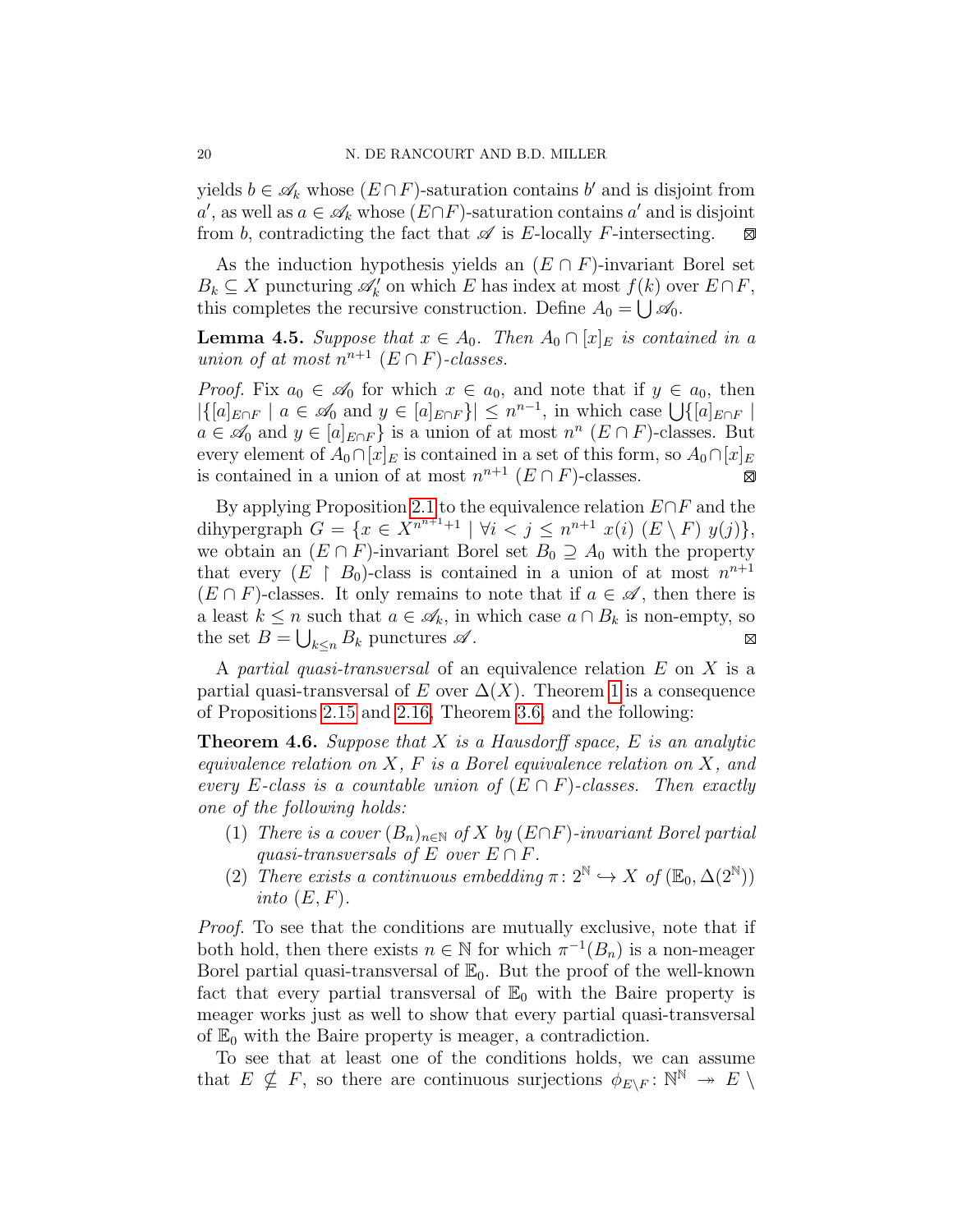F and  $\phi_X : \mathbb{N}^{\mathbb{N}} \to X$ . We will recursively define a decreasing sequence  $(B^{\alpha})_{\alpha<\omega_1}$  of Borel subsets of X whose complements are countable unions of  $(E \cap F)$ -invariant Borel partial quasi-transversals of E over  $E \cap F$ . We begin by setting  $B^0 = X$ . For all limit ordinals  $\lambda < \omega_1$ , we set  $B^{\lambda} = \bigcap_{\alpha < \lambda} B^{\alpha}$ . To describe the construction at successor ordinals, we require several preliminaries.

An approximation is a triple of the form  $a = (n^a, \phi^a, (\psi^a_n)_{n \leq n^a})$ , where  $n^a \in \mathbb{N}, \phi^a : 2^{n^a} \to \mathbb{N}^{n^a}, \text{ and } \psi^a_n : I(2^n) \times 2^{n^a - (n+1)} \to \mathbb{N}^{n^a} \text{ for all } n < n^a.$ A *one-step extension* of  $\alpha$  is an approximation  $\beta$  for which:

- (1)  $n^b = n^a + 1$ .
- (2)  $\forall s \in 2^{n^a} \forall t \in 2^{n^b} \ (s \sqsubseteq t \implies \phi^a(s) \sqsubseteq \phi^b(t)).$
- (3)  $\forall n < n^a \forall r \in I(2^n) \forall s \in 2^{n^a (n+1)} \forall t \in 2^{n^b (n+1)}$  $(s \sqsubseteq t \implies \psi_n^a(r,s) \sqsubseteq \psi_n^b(r,t)).$

A configuration is a triple of the form  $\gamma = (n^{\gamma}, \phi^{\gamma}, (\psi_n^{\gamma})_{n \leq n^{\gamma}})$ , where  $n^{\gamma} \in \mathbb{N}, \ \phi^{\gamma} \colon 2^{n^{\gamma}} \to \mathbb{N}^{\mathbb{N}}, \ \psi_n^{\gamma} \colon I(2^n) \times 2^{n^{\gamma} - (n+1)} \to \mathbb{N}^{\mathbb{N}} \text{ for all } n \lt n^{\gamma},$ and  $(\phi_{E\setminus F}\circ\psi_n^{\gamma})(r,s)=((\phi_X\circ\phi^{\gamma})(r(i)\frown(i)\frown s))_{i<2}$  for all  $n < n^{\gamma}$ ,  $r \in I(2^n)$ , and  $s \in 2^{n^{\gamma}-(n+1)}$ . We say that  $\gamma$  is *compatible* with a set  $X' \subseteq X$  if  $(\phi_X \circ \phi^{\gamma})(2^{n^{\gamma}}) \subseteq X'$ , and compatible with a if:

- (i)  $n^a = n^{\gamma}$ .
- (ii)  $\forall s \in 2^{n^a} \phi^a(s) \sqsubseteq \phi^{\gamma}(s)$ .
- (iii)  $\forall n \leq n^a \forall r \in I(2^n) \forall s \in 2^{n^a (n+1)} \psi_n^a(r, s) \sqsubseteq \psi_n^{\gamma}(r, s).$

An approximation  $a$  is  $X'-terminal$  if no configuration is compatible with both X' and a one-step extension of a. Let  $\mathscr{A}(a, X')$  denote the family of sets of the form  $[(\phi_X \circ \phi) (2^{n^a})]_{E \cap F}$ , where  $\gamma$  varies over all configurations compatible with  $a$  and  $X'$ .

<span id="page-20-0"></span>**Lemma 4.7.** Suppose that  $X' \subseteq X$  and a is an X'-terminal approximation. Then  $\mathscr{A}(a, X')$  is E-locally F-intersecting.

Proof. Suppose, towards a contradiction, that there are configurations  $\gamma_0$  and  $\gamma_1$ , both compatible with a and X', such that  $(\phi_X \circ \phi^{\gamma_0})(2^{n^a})$ and  $(\phi_X \circ \phi^{\gamma_1})(2^{n^a})$  are *F*-disjoint sets contained in the same *E*-class. Fix  $f: I(2^{n^a}) \to \mathbb{N}^{\mathbb{N}}$  such that  $(\phi_{E\setminus F} \circ f)(r) = ((\phi_X \circ \phi^{\gamma_i})(r(i)))_{i \leq 2}$  for all  $r \in I(2^{n^a})$ , and let  $\gamma$  be the configuration given by  $n^{\gamma} = n^a + 1$ ,  $\phi^{\gamma}(s \wedge (i)) = \phi^{\gamma_i}(s)$  for all  $i < 2$  and  $s \in 2^{n^a}, \psi^{\gamma_i}_{n}(r, s \wedge (i)) = \psi^{\gamma_i}_{n}(r, s)$ for all  $i < 2, n < n^a, r \in I(2^n)$ , and  $s \in 2^{n^a - (n+1)}$ , and  $\psi_{n^a}^{\gamma}(r, \emptyset) = f(r)$ for all  $r \in I(2^{n^a})$ . Then  $\gamma$  is compatible with a one-step extension of  $a$ , contradicting the fact that  $a$  is  $X'$ -terminal.

Proposition [4.1](#page-18-2) and Lemma [4.7](#page-20-0) ensure that if a is  $B^{\alpha}$ -terminal, then there is an  $(E \cap F)$ -invariant Borel partial quasi-transversal  $B(a, B^{\alpha})$ of E over  $E \cap F$  puncturing  $\mathscr{A}(a, B^{\alpha})$ . Let  $B^{\alpha+1}$  be the set obtained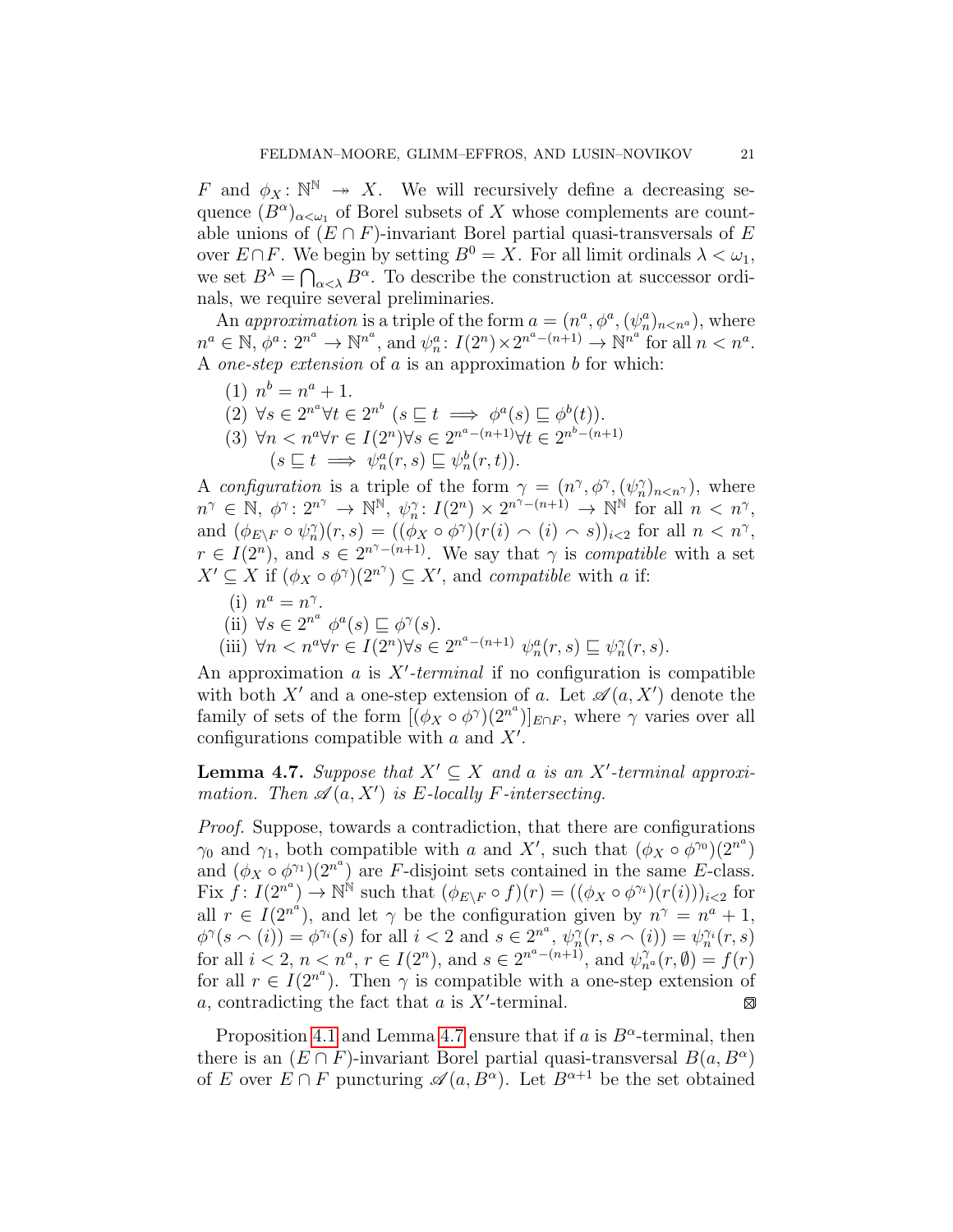from  $B^{\alpha}$  by subtracting the union of the sets of the form  $B(a, B^{\alpha})$ , where *a* varies over all  $B^{\alpha}$ -terminal approximations.

<span id="page-21-0"></span>**Lemma 4.8.** Suppose that  $\alpha < \omega_1$  and a is a non-B<sup> $\alpha+1$ </sup>-terminal approximation. Then a has a non- $B^{\alpha}$ -terminal one-step extension.

*Proof.* Fix a one-step extension  $b$  of  $a$  for which there is a configuration  $\gamma$  compatible with b and  $B^{\alpha+1}$ . Then  $(\phi_X \circ \phi)$ <sup>n</sup> $(2^{n^b}) \subseteq B^{\alpha+1}$ , so b is not  $B^{\alpha}$ -terminal.

Fix  $\alpha < \omega_1$  such that the families of  $B^{\alpha}$ - and  $B^{\alpha+1}$ -terminal approximations coincide, and let  $a_0$  denote the unique approximation for which  $n^{a_0} = 0$ . As  $\mathscr{A}(a_0, X') = \{ [x]_{E \cap F} \mid x \in X' \}$  for all  $X' \subseteq X$ , we can assume that  $a_0$  is not  $B^{\alpha}$ -terminal, since otherwise  $B^{\alpha+1} = \emptyset$ , so X is a countable union of  $(E \cap F)$ -invariant Borel partial quasi-transversals of E over  $E \cap F$ .

By recursively applying Lemma [4.8,](#page-21-0) we obtain non- $B^{\alpha}$ -terminal onestep extensions  $a_{n+1}$  of  $a_n$  for all  $n \in \mathbb{N}$ . Define  $\phi: 2^{\mathbb{N}} \to \mathbb{N}^{\mathbb{N}}$  by  $\phi(c) = \bigcup_{n \in \mathbb{N}} \phi^{a_n}(c \restriction n)$ , as well as  $\psi_n \colon I(2^n) \times 2^{\mathbb{N}} \to \mathbb{N}^{\mathbb{N}}$  by  $\psi_n(r, c) =$  $\bigcup_{m>n} \psi_n^{a_m}(r,c \upharpoonright (m-(n+1)))$  for all  $n \in \mathbb{N}$ . Clearly these functions are continuous.

**Lemma 4.9.** The function  $\phi_X \circ \phi$  is a homomorphism from  $\mathbb{E}_0 \setminus \Delta(2^{\mathbb{N}})$ to  $E \setminus F$ .

*Proof.* We will show that if  $c \in 2^{\mathbb{N}}$ ,  $n \in \mathbb{N}$ , and  $r \in I(2^n)$ , then

$$
(\phi_{E\setminus F}\circ\psi_n)(r,c)=((\phi_X\circ\phi)(r(i)\frown(i)\frown c))_{i<2}.
$$

As  $X \times X$  is Hausdorff, it is sufficient to show that if U is an open neighborhood of  $((\phi_X \circ \phi)(r(i) \cap (i) \cap c))_{i \leq 2}$  and V is an open neighborhood of  $(\phi_{E\setminus F} \circ \psi_n)(r, c)$ , then  $U \cap V \neq \emptyset$ . Towards this end, fix  $m > n$  such that  $\prod_{i<2} \phi_X(\mathcal{N}_{\phi^{a_m}(r(i)\cap(i)\cap s)}) \subseteq U$  and  $\phi_{E\setminus F}(\mathcal{N}_{\psi_n^{a_m}(r,s)}) \subseteq V$ , where  $s = c \int (m - (n + 1))$ . As  $a_m$  is not  $B^{\alpha}$ -terminal, there is a configuration  $\gamma$  compatible with it. Then  $((\phi_X \circ \phi) (r(i) \cap (i) \cap s))_{i \leq 2} \in U$ and  $(\phi_{E\setminus F} \circ \psi_n^{\gamma})(r,s) \in V$ , thus  $U \cap V \neq \emptyset$ . ⊠

Set  $\phi' = \phi_X \circ \phi$ . As the equivalence relations  $E' = (\phi' \times \phi')^{-1}(E)$  and  $F' = (\phi' \times \phi')^{-1}(F)$  have the Baire property, Proposition [2.3](#page-7-2) ensures that they are meager, in which case the closed equivalence relation  $D' = (\phi' \times \phi')^{-1}(\Delta(X))$  is nowhere dense, so Proposition [2.4](#page-8-0) yields a continuous homomorphism  $\psi: 2^{\mathbb{N}} \to 2^{\mathbb{N}}$  from  $(\sim \Delta(2^{\mathbb{N}}), \mathbb{E}_0, \sim \mathbb{E}_0)$  to  $(\sim D', \mathbb{E}_0, \sim (E' \cup F'))$ . As  $\phi'$  is a homomorphism from  $\mathbb{G}_0$  to  $E$ , it follows that  $\mathbb{G}_0 \subseteq E'$ , so Proposition [2.2](#page-7-3) ensures that  $\mathbb{E}_0 \subseteq E'$ , thus  $\phi' \circ \psi$  is a continuous embedding of  $(\mathbb{E}_0, \Delta(2^{\mathbb{N}}))$  into  $(E, F)$ .  $\boxtimes$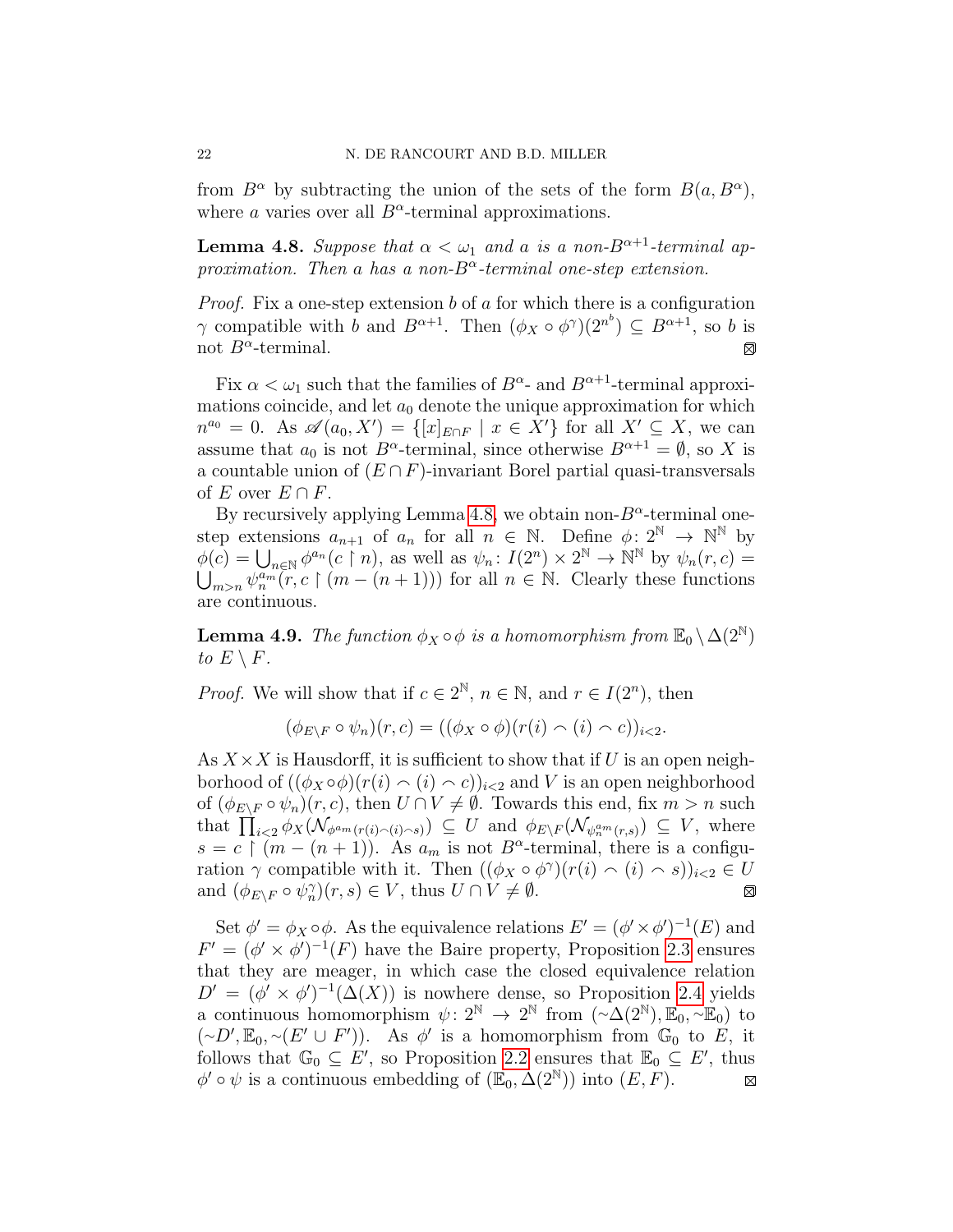Remark 4.10. The apparent use of choice beyond DC in the above argument can be eliminated by first running the analog of the argument using the weakening of Proposition [4.1](#page-18-2) without any definability constraints on the partial quasi-transversal puncturing the family (which can be proven in the same manner, but without using Proposition [2.1\)](#page-7-1), in order to obtain an upper bound  $\alpha' < \omega_1$  on the least ordinal  $\alpha < \omega_1$ for which the sets of  $B^{\alpha}$ - and  $B^{\alpha+1}$ -terminal approximations coincide.

A partial quasi-uniformization of a set  $R \subseteq X \times Y$  over an equivalence relation F on Y is a set  $S \subseteq R$  for which there exists  $k \in \mathbb{N}$  such that every vertical section of S is contained in a union of at most  $k F$ -classes. Theorem [2](#page-1-0) is a consequence of Proposition [2.16,](#page-12-3) Theorems [2.12](#page-11-0) and  $3.8^2$  $3.8^2$  $3.8^2$ , and the following:

<span id="page-22-1"></span>**Theorem 4.11.** Suppose that X and Y are Hausdorff spaces, E is an analytic equivalence relation on  $X$ ,  $F$  is a Borel equivalence relation on Y, and  $R \subseteq X \times Y$  is an  $(E \times \Delta(Y))$ -invariant analytic set whose vertical sections are contained in countable unions of F-classes. Then exactly one of the following holds:

- (1) There is a cover  $(R_n)_{n\in\mathbb{N}}$  of R by  $((E \times F) \restriction R)$ -invariant Bor $el-in-R$  partial quasi-uniformizations of R over F.
- (2) There are continuous embeddings  $\pi_X : 2^{\mathbb{N}} \hookrightarrow X$  of  $\mathbb{E}_0$  into E and  $\pi_Y\colon 2^{\mathbb{N}} \hookrightarrow Y$  of  $\Delta(2^{\mathbb{N}})$  into F such that  $(\pi_X \times \pi_Y)(\mathbb{E}_0) \subseteq R$ .

Proof. To see that the conditions are mutually exclusive, note that if both hold, then there exists  $n \in \mathbb{N}$  for which  $\text{proj}_1((\pi_X \times \pi_Y)^{-1}(R_n))$  is a non-meager partial quasi-transversal of  $\mathbb{E}_0$  with the Baire property, a contradiction.

To see that at least one of the conditions holds, observe that  $(E \times E)$  $I(Y)$  | R is analytic and  $(I(X) \times F)$  | R is Borel, and appeal to Theorem [4.6](#page-19-0) to see that if condition (1) fails, then there is a continuous embedding  $\pi: 2^{\mathbb{N}} \hookrightarrow R$  of  $(\mathbb{E}_0, \Delta(2^{\mathbb{N}}))$  into  $((E \times I(Y)) \upharpoonright R, (E \times F) \upharpoonright R)$ . It follows that the function  $\pi'_X = \text{proj}_X \circ \pi$  is a continuous reduction of  $\mathbb{E}_0$  to E and the function  $\pi'_Y = \text{proj}_Y \circ \pi$  is a continuous homomorphism from  $\mathbb{E}_0 \setminus \Delta(2^{\mathbb{N}})$  to ∼F, and therefore from  $\mathbb{G}_0$  to ∼F, so Proposition [2.3](#page-7-2) ensures that the relation  $F' = (\pi'_Y \times \pi'_Y)^{-1}(F)$  is meager, in which case the closed relations  $D'_X = (\pi'_X \times \pi'_X)^{-1}(\Delta(X))$  and  $D'_Y = (\pi'_Y \times \pi'_Y)^{-1}(\Delta(Y))$  are nowhere dense, so Proposition [2.4](#page-8-0) yields a continuous homomorphism  $\pi' : 2^{\mathbb{N}} \to 2^{\mathbb{N}}$  from  $(\sim \Delta(2^{\mathbb{N}}), \mathbb{E}_0, \sim \mathbb{E}_0)$  to  $(\sim (D'_X \cup D'_Y), \mathbb{E}_0, \sim (\mathbb{E}_0 \cup F'))$ , thus the functions  $\pi_X = \pi'_X \circ \pi'$  and  $\pi_Y = \pi'_Y \circ \pi'$  are continuous embeddings of  $\mathbb{E}_0$  into E and  $\hat{\Delta}(2^{\mathbb{N}})$  into

<span id="page-22-0"></span> $2$ Theorem [3.8](#page-15-0) can be replaced with the usual Lusin–Novikov uniformization theorem to establish the special case referred to in Remark [4.](#page-2-2)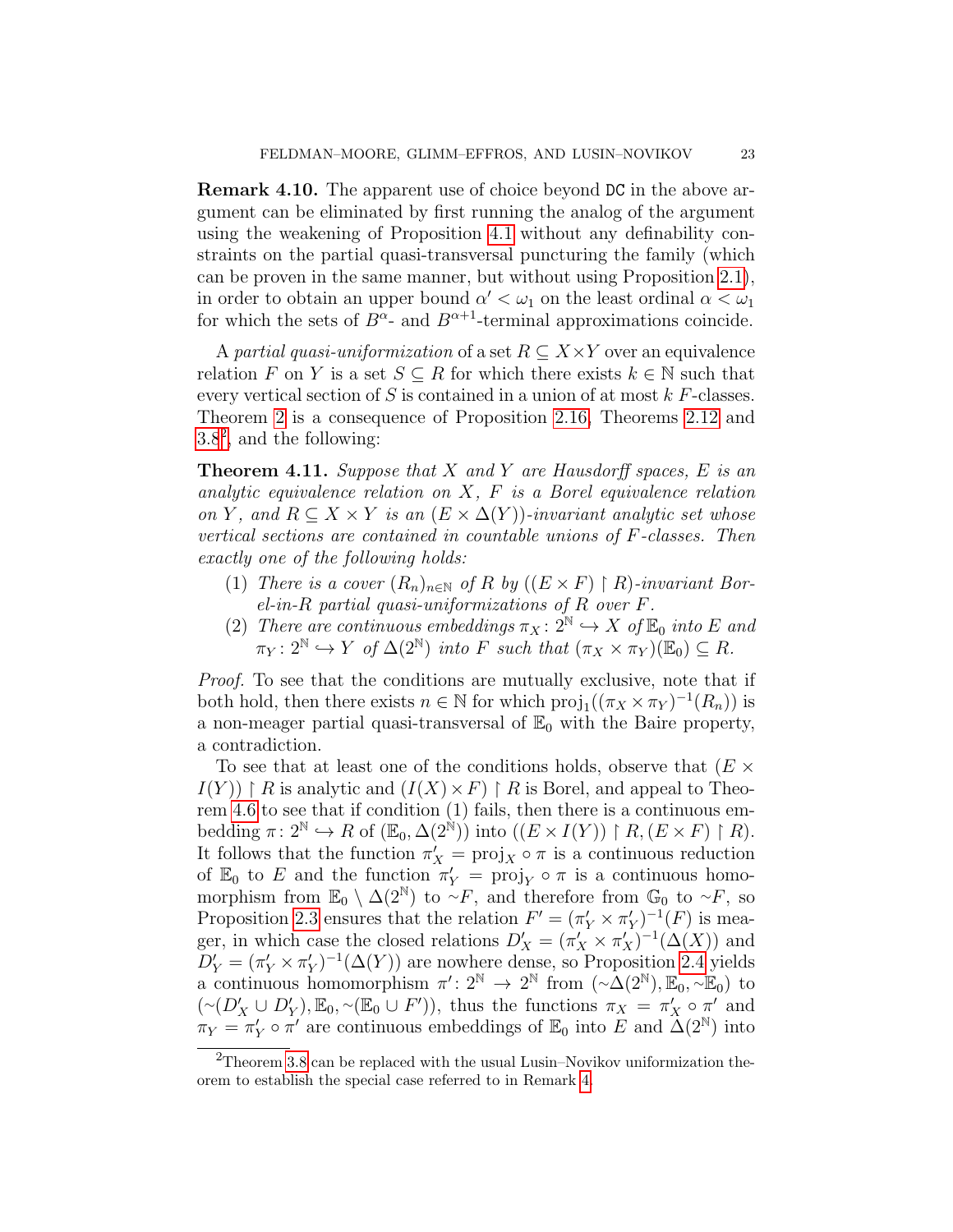F. As  $\pi(2^{\mathbb{N}}) \subseteq R$ , it follows that  $(\pi_X' \times \pi_Y')(\Delta(2^{\mathbb{N}})) \subseteq R$ , so the facts that  $\pi'_X$  is a homomorphism from  $\mathbb{E}_0$  to E and R is  $(E \times \Delta(Y))$ invariant ensure that  $(\pi_X' \times \pi_Y')(\mathbb{E}_0) \subseteq R$ , thus the fact that  $\pi'$  is a homomorphism from  $\mathbb{E}_0$  to  $\mathbb{E}_0$  implies that  $(\pi_X \times \pi_Y)(\mathbb{E}_0) \subseteq R$ .  $\boxtimes$ 

We say that a set  $R \subseteq X \times X$  is the *graph of a partial quasi-function* over an equivalence relation F on X if there exists  $k \in \mathbb{N}$  such that  $\forall (x_i, y_i)_{i \leq k} \in R^k \ (\forall i, j \leq k \ x_i \ F \ x_j \implies \exists i \leq j \leq k \ y_i \ F \ y_j).$  We say that R is the graph of a partial quasi-injection if both R and  $R^{-1}$ have this property. Theorem [5](#page-2-1) is a consequence of Proposition [2.11,](#page-10-2) Theorem [3.9,](#page-16-0) and the following:

**Theorem 4.12.** Suppose that  $X$  is a Hausdorff space,  $E$  is an analytic equivalence relation on  $X$ ,  $F$  is a Borel equivalence relation on  $X$ , and every E-class is a countable union of  $(E \cap F)$ -classes. Then exactly one of the following holds:

- (1) There is a cover  $(R_n)_{n\in\mathbb{N}}$  of  $E\ F$  by  $((E\cap F)\times (E\cap F))$ -invariant Borel-in-E graphs of partial quasi-injections over  $E \cap F$ .
- (2) There is a continuous embedding  $\pi: 2^{\mathbb{N}} \times 2 \hookrightarrow X$  of  $(\mathbb{E}_0 \times$  $I(2), \mathbb{E}_0 \sqcup \Delta(2^{\mathbb{N}}))$  into  $(E, F)$ .

Proof. To see that the conditions are mutually exclusive, note that if both hold, then there exists  $n \in \mathbb{N}$  with the property that  $\{c \in 2^{\mathbb{N}}\mid$  $\pi(c, 0)$   $R_n$   $\pi(c, 1)$  × {1} is a non-meager partial quasi-transversal of  $\mathbb{E}_0 \times \Delta({1})$  with the Baire property, a contradiction.

To see that at least one of the conditions holds, note first that if there are  $((E \cap F) \times F) \restriction (E \setminus F)$ -invariant Borel-in-E partial quasiuniformizations  $R_n$  of E over  $E \cap F$  for which  $E = \bigcup_{n \in \mathbb{N}} R_n$ , then the sets of the form  $R_m \cap R_n^{-1}$ , where  $m, n \in \mathbb{N}$ , are as desired. By Theorem [4.11,](#page-22-1) we can therefore assume that there are continuous embeddings  $\pi_X: 2^{\mathbb{N}} \hookrightarrow X$  of  $\mathbb{E}_0$  into E and  $\pi_Y: 2^{\mathbb{N}} \hookrightarrow X$  of  $\Delta(2^{\mathbb{N}})$  into F such that  $(\pi_X \times \pi_Y)(\mathbb{E}_0) \subseteq E \setminus F$ . As  $\mathbb{E}_0$  has countable index below the equivalence relation  $E' = (\pi_X \times \pi_X)^{-1}(E)$ , the latter is meager, so the closed subequivalence relation  $D' = (\pi_X \times \pi_X)^{-1}(\Delta(X))$  is nowhere dense, thus Proposition [2.4](#page-8-0) yields a continuous homomorphism  $\pi' : 2^{\mathbb{N}} \to 2^{\mathbb{N}}$ from  $(\sim\!\!\overline{\Delta}(2^{\mathbb{N}}), \mathbb{E}_0, \sim\!\!\mathbb{E}_0)$  to  $(\sim\!\!D', \mathbb{E}_0, \sim\!\!E')$ . Define  $\pi: 2^{\mathbb{N}} \times 2 \to X$  by  $\pi(c,0) = (\pi_X \circ \pi')(c)$  and  $\pi(c,1) = (\pi_Y \circ \pi')(c)$  for all  $c \in 2^{\mathbb{N}}$ .  $\boxtimes$ 

Acknowledgements. We would like to thank Alexander Kechris for asking the questions that led to this work, as well as Julia Millhouse for bringing several typos to our attention.